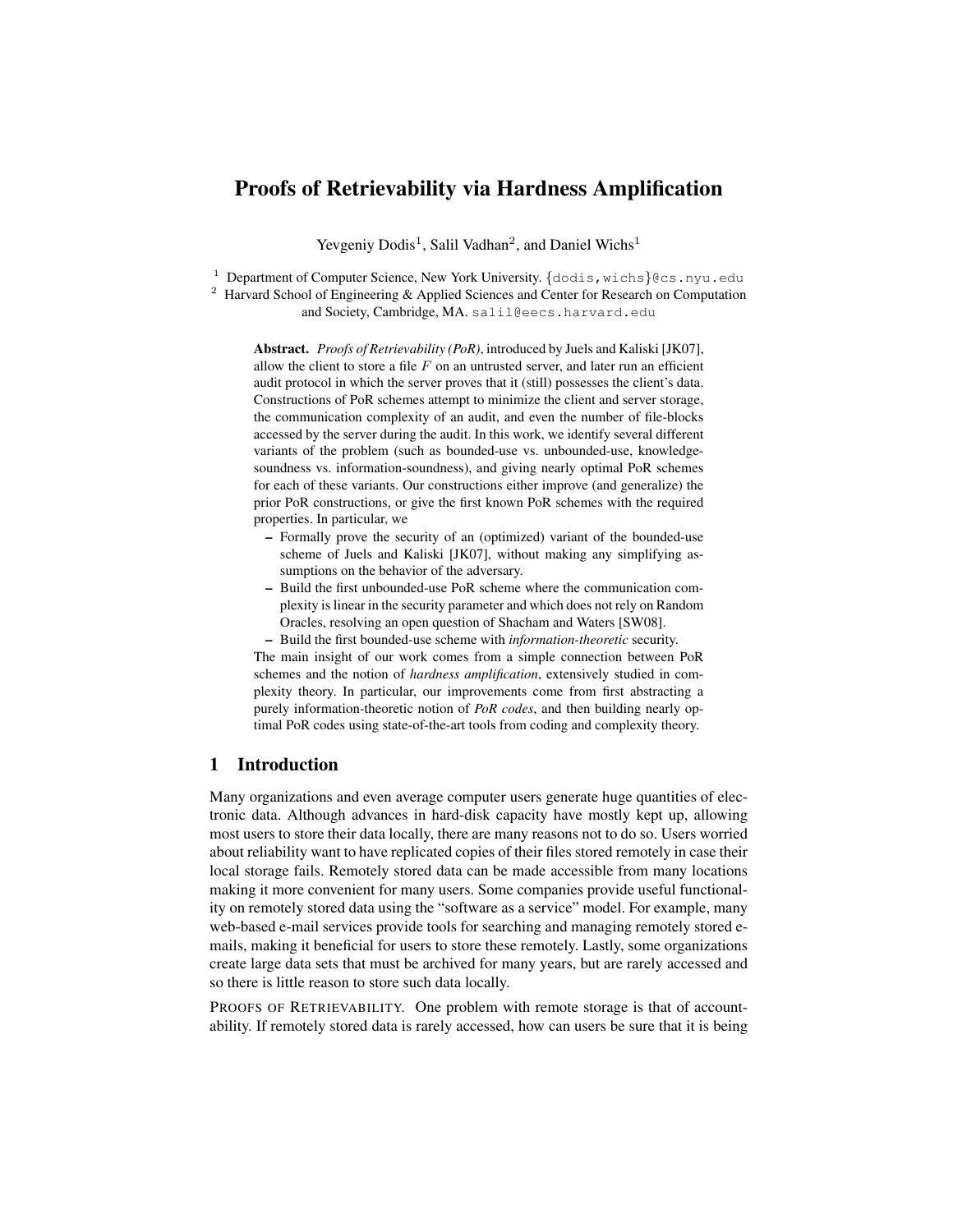stored honestly? For example, if a remote storage provider experiences hardware failure and loses some data, it might reason that there is no need to notify its clients, since there is a good chance that the data will never be accessed and, hence, the client would never find out! Alternatively, a malicious storage provider might even choose to delete rarely accessed files to save money. To assuage such concerns, we would like a simple auditing procedure for clients to verify that their data is stored correctly.

Such audits, called *Proofs of Retrievability (PoR)*, were first formalized by Juels and Kaliski in [JK07]. In a PoR protocol a client stores a file  $F$  on a server an keeps only a very short private verification string locally. Later, the client can run an audit protocol in which it acts as a verifier while the server proves that it possesses the client's data. The security of a PoR protocol is formalized by the existence of an extractor that *retrieves* the original file F from *any* adversarial server that can pass an audit with some reasonable probability. One simple PoR protocol would be for the client to sign the file  $F$  and store only the verification key locally. Then, to run an audit, the server would send the file along with the signature. Of course, for practical use, we are interested in schemes with significantly better efficiency. In particular, we want to minimize the communication between the client and the server, and even wish that the amount of data read by the server to run an audit should be much smaller than (essentially independent of) the size of the original file.

In the rest of the introduction, we introduce a general "PoR framework" and show how prior PoR constructions fit into it. We then describe our contributions by showing how to optimize the components of this framework. We also explain a connection between PoR and "hardness amplification", which will allow us to get qualitatively stronger results for some of our schemes.

### 1.1 The PoR Framework

Our framework consists of two parts: first, we define a purely information-theoretic primitive which we call a *PoR code* and, second, we give several options for converting PoR codes into "full" PoR schemes.

POR CODES. A PoR code consists of three procedures Init, Read and Resp. The function Init specifies the *initial encoding* of the original *client file* F into the *server file*  $F' = \text{Init}(F)$  which is stored on the server. The functions Read, Resp are used to specify a *challenge-response* audit protocol. The client sends a *random challenge* e which consists of two parts  $e = (e_1, e_2)$ . The first part of the challenge identifies a set of t indices  $(i_1, \ldots, i_t)$  = Read $(e_1)$ , which correspond to t locations in F' that the server should read to compute its response. We refer to t as the *locality parameter* and attempt to minimize it. The server reads the sub-string  $x = F'[i_1] \mid \dots \mid F'[i_t]$  of the server file  $F'$  and computes a *response*  $\mu = \text{Resp}(x, e_2)$ , which it sends to the client. The PoR code specifies a natural but incomplete PoR protocol, as depicted in Figure 1.

EXTRACTION PROPERTY. For the security of a PoR code, we want to ensure that any (even *computationally unbounded*) adversary  $A$ , which provides the correct value  $\mu$ with some "reasonable" probability  $\varepsilon$ , must indeed "know" the file F.Towards that goal we require the existence of a *decoder* D which decodes the file F given oracle access to some such adversary A. We distinguish between two types of " $\varepsilon$ -adversaries": an  $\varepsilon$ *erasure* adversary answers correctly with probability at least ε and *does not answer* the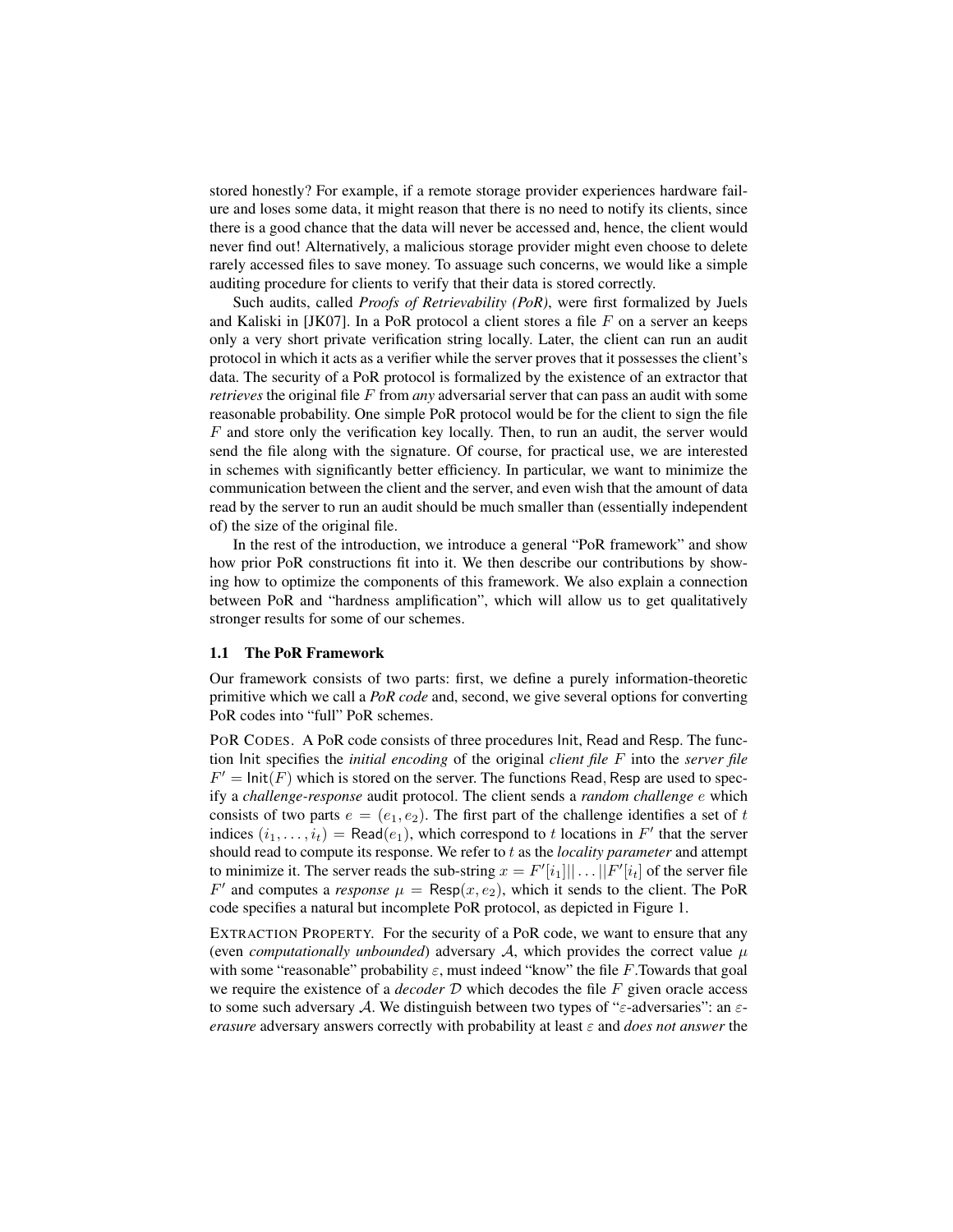| The client starts out with the <i>client file</i> F and computes a <i>server file</i> $F' = \text{Init}(F)$ , to |
|------------------------------------------------------------------------------------------------------------------|
| store on the server.                                                                                             |

- 2. To run an audit, the client picks a random challenge  $e = (e_1, e_2)$  and sends it to the server.
- 3. The server reads t locations  $(i_1, \ldots, i_t)$  = Read $(e_1)$  of  $F'$ , resulting in a sub-string x of length t and sends a response  $\mu = \text{Resp}(x, e_2)$  to the client.

Fig. 1. An Incomplete PoR Protocol based on a PoR Code (Init, Read, Resp).

rest of the time, while an ε-*error* adversary answers correctly with probability at least  $\varepsilon$  and can *answer incorrectly* the rest of the time. As the names suggest, there is a clear relation between our problem and the erasure/error decoding of *error-correcting codes (ECC)*. In other words, we can think of the list of all correct responses  $\mu$  as the challenge e varies as comprising a (possibly exponential) encoding of F and an  $\varepsilon$ -(erasure/error) adversary as defining a corrupted codeword. The extraction property requires that we construct PoR codes which are (erasure/error)-decodable from an  $\varepsilon$  fraction of correct responses. Since we want to allow  $\varepsilon \ll \frac{1}{2}$ , we will need to rely on the notion of *listdecoding* (i.e. the decoder D outputs a small list of L candidates, one of which is the actual file F) for the case of *errors*. Notice that the functions Init, Read, Resp give our PoR codes a special structure, which is not usually present in general ECCs: for any client file F, the server file  $F' = \text{Init}(F)$  allows the server to compute a response  $\mu$  for a challenge  $e$  (i.e. any arbitrary position in the full codeword) efficiently by accessing only t "blocks" of  $F'$  for some small t. The server file  $F'$  should not be much larger than the original file F, while the full codeword, which consists of all responses  $\mu$ , could be exponentially long and is never computed or stored in full.

BASIC POR CODE CONSTRUCTION. We now describe a basic PoR code construction, which is the basis of most prior work. The function lnit is simply an encoding of  $F$ under some appropriate ECC, so that F can be recovered from any  $\delta$  fraction of the blocks of the server file  $F'$ . The challenge is a random t-tuple of locations in  $F'$ , and the response is the value of  $F'$  at those locations. We can think of this in our framework as  $e_1$  explicitly listing t locations,  $e_2$  being empty, and the Read, Resp functions being identity. On an intuitive level, in order for the server to "forget" *any* part of F, it must "forget" *at least*  $(1 - \delta)$ -fraction of the blocks of F', in which case it should not be able to respond correctly with probability better than  $\varepsilon = \delta^t$  (which can be made exponentially small by choosing a constant  $\delta < 1$  and setting t to be proportional to the security parameter). However, this is only intuition and our actual proof needs to work the other way — given an adversarial server that responds correctly with probability  $\varepsilon > \delta^t$ , we need to decode the original file.

FULL POR SCHEMES. The protocol shown in Figure 1 is incomplete, since the server can give any answer in step 3 and we did not specify how the client decides if to accept or reject the audit! We need to ensure that any adversarial server that passes a single audit with probability  $\varepsilon$  *is* an  $\varepsilon$ -(erasure/error) adversary. To that end we can have several possible techniques for converting a PoR code into a full PoR scheme.

1. INFORMATION-THEORETIC BOUNDED-USE POR. The simplest technique is to have the client precompute several random challenge-response pairs  $\{(e^{(i)}, \mu^{(i)})\}$  and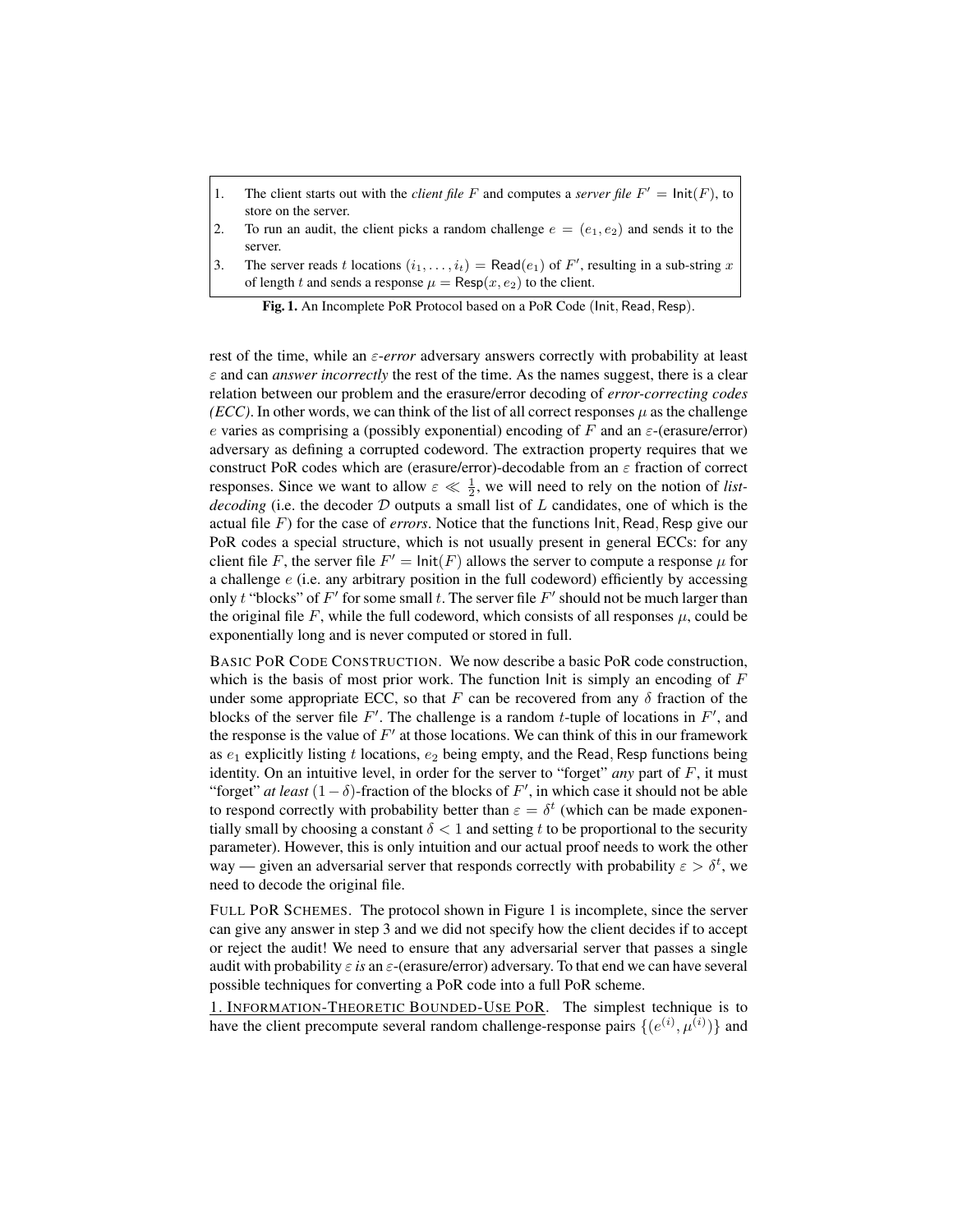store them locally before giving  $F'$  to the server. Later, in the *i*-th audit, the client sends the challenge  $e^{(i)}$  and directly verifies the server's response by comparing it against the correct stored value  $\mu^{(i)}$ . To argue the security of this construction, we notice that a prover who can pass an audit with probability ε must be an ε*-error* adversary. The advantage of this solution comes from the fact that it does not need to rely on any computational assumptions, and, hence, we get *information-theoretic security*. The downside comes from the fact that a fresh challenge-response pair is needed for each audit. Thus, we will only get a *bounded-use information-theoretic PoR*, where the client's storage will be proportional to the maximum number of audits  $\ell$ .

2. COMPUTATIONAL BOUNDED-USE POR. It is simple to reduce the client's storage in the above protocol, and make it independent of the number of audits that the client runs, by settling for *computational security*. Firstly, the client picks the challenges  $e^{(i)}$ pseudorandomly so that it only needs to remember a short key  $k_1$  for a *pseudorandom function (PRF)* f and can efficiently recreate the challenge  $e^{(i)} = f_{k_1}(i)$  later on at the time of an audit. Secondly, the client does not store the responses  $\mu^{(i)}$  at all, but instead computes a *tag*  $\sigma_i = f_{k_2}((i, \mu^{(i)}))$  for each response, and stores the tags  $\sigma_i$  on the server. During the *i*th audit protocol, the server computes a a response and sends it along with the *i*th tag  $\sigma_i$ , so that the client can verify that the response is correct. Note that the client only stores two short keys  $k_1, k_2$  and the rest of the storage is relegated to the server. If the file F is much larger than the maximum number of audits  $\ell$ , the extra server storage will also be relatively insignificant, resulting in a very efficient *boundeduse computational PoR*. The tags  $\sigma_i$  hide future challenge values while ensuring that the server's response is correct, and thus the security analysis is similar to that of the information-theoretic scheme.

3. COMPUTATIONAL UNBOUNDED-USE POR. To get an *unbounded* (computational) PoR scheme, where the client can run an unlimited number of audits, we need a slightly more complicated technique. The basic idea is for the client to provide the server with some *authenticator-tags* for the blocks of  $F'$  in addition to the actual server file  $F'$ , and keep only some small *verification key* locally. The authenticator-tags must be designed specifically to fit the PoR codes in such a way that the server can use them to authenticate the response  $\mu$  for an *arbitrary* challenge e and convince the client that  $\mu$  is correct. For example, in the basic PoR code construction, where the response  $\mu = F'[i_1] \mid \dots \mid F'[i_t]$  consists of a subset of blocks, the authenticators-tags can simply be the tags of the individual blocks of F' under some *message authentication code (MAC)* so that the server sends the response  $\mu$  together with the tags of *each of* the blocks  $F'[i_1], \ldots, F'[i_t]$ . For more complicated PoR codes, we will require smarter authenticator-tag constructions which allow the server to authenticate a short response  $\mu$  by aggregating the authenticator-tags of the individual blocks in some clever way.

BOUNDED OR UNBOUNDED? Let us compare this last solution with the bounded-use approaches from before. On the positive side, unbounded-use schemes do not force us to choose the number of audits ahead of time. On the negative side, the main problem with the authenticator-based solution is that, in all known schemes, *the authenticators require a significant amount of extra storage on the server*, resulting in a large server storage overhead. Intuitively, each block of the server file  $F'$  usually needs to be separately authenticated and therefore the solution usually *doubles* server storage (or in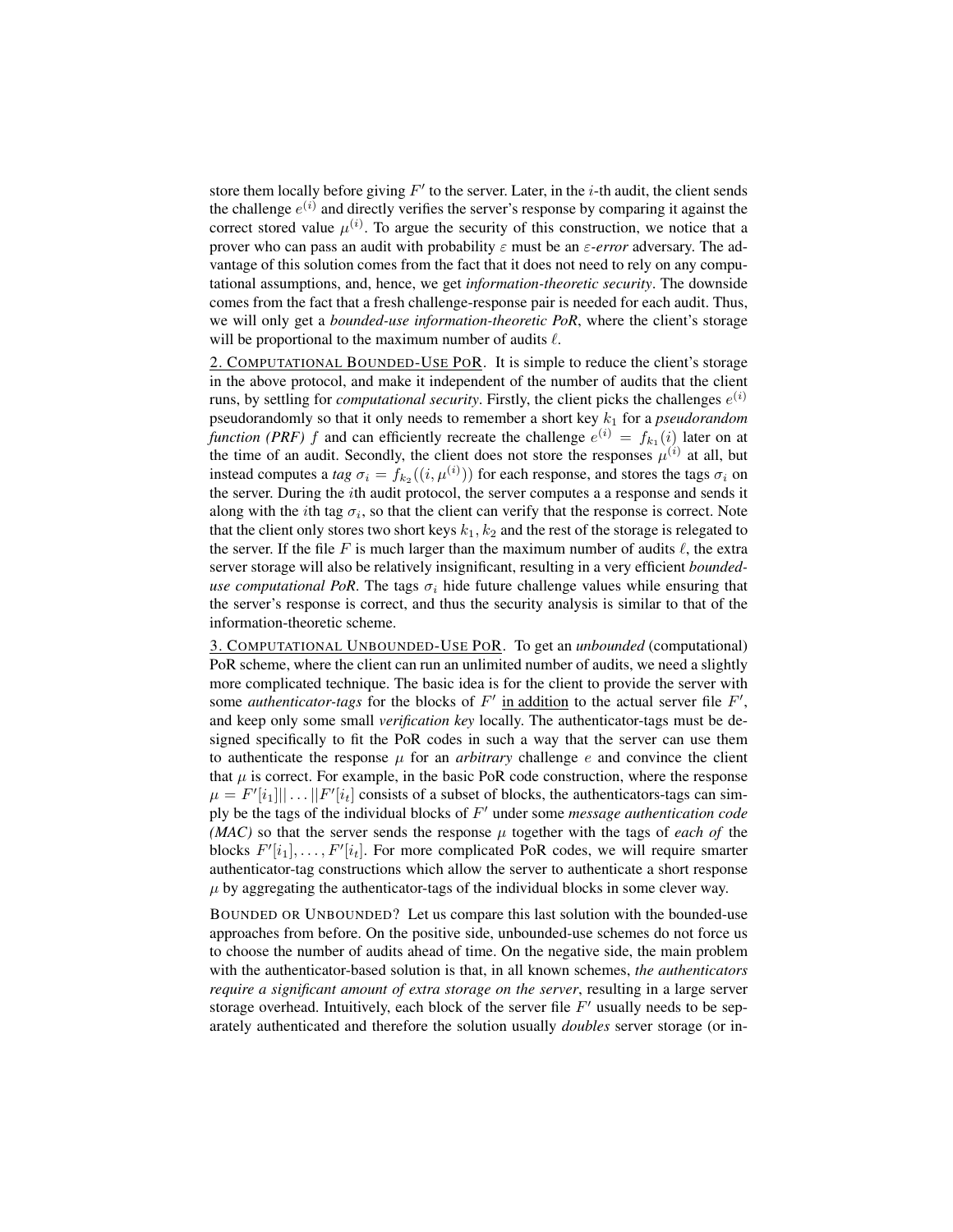creases communication complexity by settling for large blocks). Bounded-use schemes can often be significantly more efficient in terms of server storage, especially when the number of audits to be run is much smaller than the file-size. For example, for a 1 GB file, current unbounded-use schemes only become more efficient than boundeduse ones if the client wants to run more than 33 million audits (at one audit per hour, this won't occur for  $3,800$  years)!<sup>3</sup> Therefore, there is often a good reason to study bounded-use schemes in practice. Moreover, bounded-use schemes also allow us to get *information-theoretic* security (at a cost in client storage).

In summary, there are tradeoffs in parameters and security between bounded and unbounded use schemes, and which one is better depends on the particular application. However, there is also another fundamental difference between these schemes. The use of authenticators in unbounded schemes allows us to restrict our attention to ε*-erasure* adversaries, since the decoder can always detect if the adversary answers incorrectly for any challenge. As we shall see, this will translate to a relatively simple form of (unique-)decoding with a straightforward proof. In bounded-use schemes, the decoder cannot verify if arbitrary responses are correct and therefore we need to analyze the (list-)decoding of PoR codes with respect to an ε-*error* adversary, which will make our analysis more difficult. Although we only require list-decoding for the *PoR code*, we would like the extractor for the *full PoR scheme* to output a single candidate which matches the client's file  $F$  with overwhelming probability. To do so, we will also make the client store a short, private, "almost-universal" hash  $h$  of the file  $F$  and the extractor outputs the only possibility in the list which matches the hash.

#### 1.2 Prior Work

Naor and Rothblum [NR05] studied a primitive called *sublinear authenticators* which is closely related to PoR. Although the motivation for sublinear authenticators is somewhat different than PoR, we can also think of sublinear authenticators as PoR schemes that provide security against an *restricted class of adversarial servers*. In particular, for sublinear authenticators, we assume that the adversarial server runs the *honest code* of an audit protocol, but does so using some possibly *modified* server file  $\tilde{F}' \neq F'$ . In the PoR setting, the adversarial server may use an *arbitrary strategy* to run an audit protocol and its responses may not be consistent with *any* particular server file. Hence, security for sublinear-authenticators is strictly weaker and does *not necessarily* imply security for PoR. The main result of Naor and Rothblum is a lower bound for *information theoretic unbounded-use* sublinear authenticators, which translated to a lowerbound for *information theoretic unbounded-use* PoR schemes, essentially showing that schemes of this type *cannot* be efficient. In addition, Naor and Rothblum proposed two constructions for sublinear authenticators: a bounded-use information theoretic scheme (corresponding to construction 1 in our framework) and an unbounded-use computational scheme (corresponding to construction 3). Both schemes use the basic PoR code that we described. In [NR05], these schemes were shown to be secure as sublinear authenticators *but not* as PoR schemes.

Juels and Kaliski [JK07] were the first to define PoR schemes formally and gave two PoR constructions. First, they show that the unbounded-use computational scheme

<sup>&</sup>lt;sup>3</sup> We assume an additional server storage of (at least) 1 GB for the unbounded-use schemes versus 256 bits per audit for bounded-use schemes, on top of the file  $F'$ .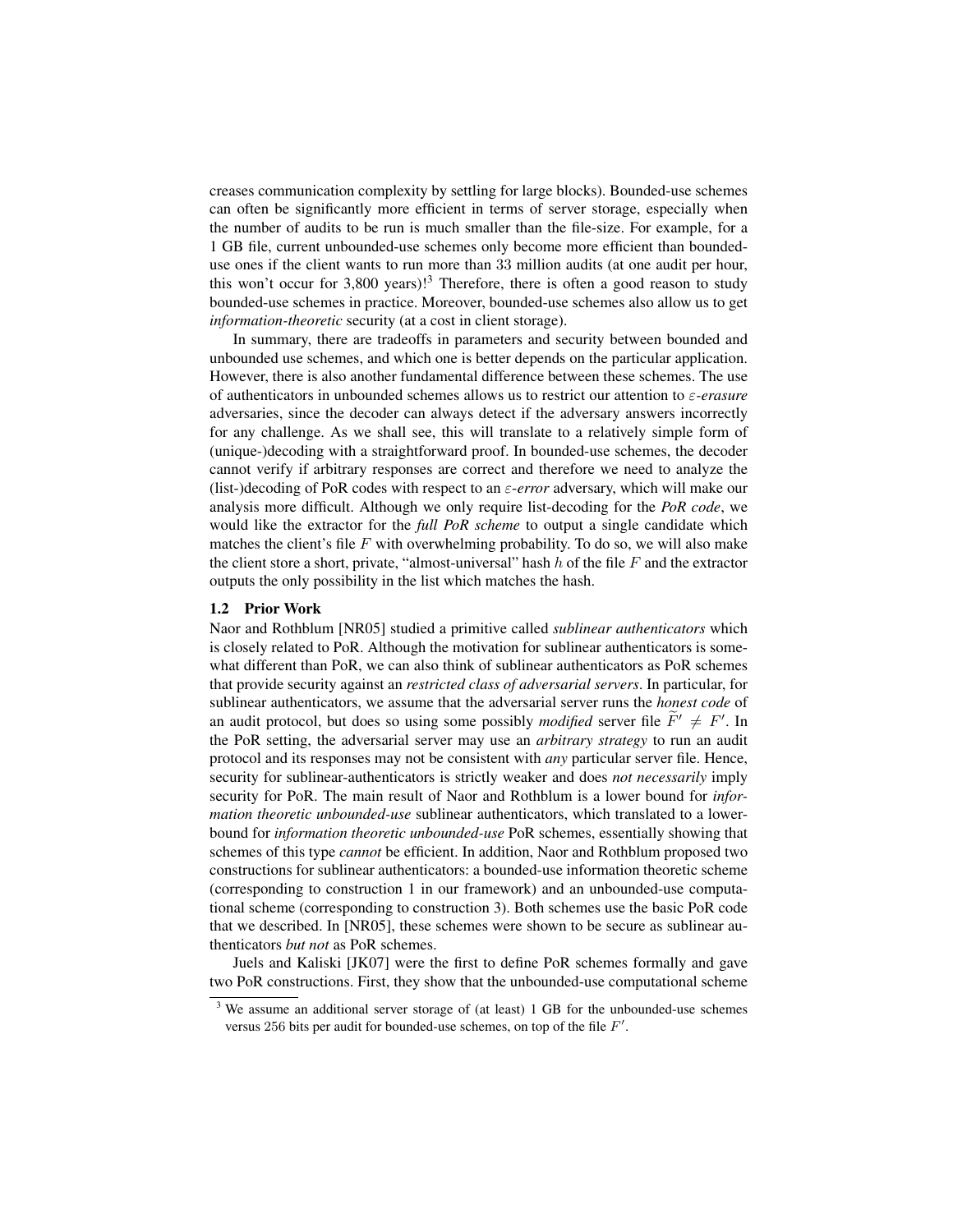of [NR05] is also secure as a PoR scheme. Second, Juels and Kaliski propose a computational bounded-use scheme as their main construction. This scheme is essentially equivalent to construction 2 within our framework and also uses the basic PoR code. However, to prove the security of the scheme, [JK07] resorts to a simplifying assumption on the behavior of the adversary called *block-independence*, more or less assuming that the PoR attacker follows the restrictive syntax of the sublinear-authenticator attacker mentioned above. Put differently, they only show the security of their scheme as a sublinear authenticator, and make the "simplifying assumption" that this is enough for full PoR security. In a follow-up work, Bowers et al. [BJO08] use a slightly different simplifying assumption, requiring that the adversary cannot update its state during a multi-round protocol. Neither work gives any security guarantees against fully Byzantine adversarial servers.

Shacham and Waters [SW08] notice that, in the *unbounded-use* scheme of [NR05,JK07] (corresponding to construction 3, with basic PoR code), the communication between server and client is unnecessarily large; in particular, it is  $O(\lambda^2)$  where  $\lambda$  is the security parameter. This is because a server response consists of  $t = O(\lambda)$  file blocks, each of which is of size  $O(\lambda)$  (being the tag for the block under the message authentication code). In our language, the problem is that the underlying PoR code has a large *output alphabet*. Shacham and Waters showed that this is not necessary, by constructing a new scheme which implicitly uses an *improved* PoR code with a smaller output alphabet. This scheme improves the server's response size but, unfortunately, at the cost of increasing the client's challenge size to  $O(\lambda^2)$  — a problem which was remedied in [SW08] through the use of Random Oracles. The main contribution of Shacham and Waters is the construction of *homomorphic linear authenticators*, following a similar (but informal and less efficient) approach of Ateniese et al.  $[ABC^+07]$ . Such authenticators allow the server to aggregate the tags of individual file blocks and authenticate a response under the improved PoR code (actually, any linear functions of the blocks) using a single short tag. Shacham and Waters (again following  $[ABC^+07]$ ) also design a PoR scheme with *public verifiability* (i.e. the client need not store any private data), using a clever construction of publicly verifiable homomorphic authenticators.

#### 1.3 Our Results

We make two observations about the prior work. Firstly, although all constructions implicitly use some form of PoR codes, such codes have not been defined or studied explicitly. In particular, [NR05,JK07] use the basic PoR code, while the recent work of [SW08] has a clever but ad-hoc optimization which improves some parameters (the response size) at the cost of others (the challenge size). Secondly, we notice that *none* of the prior *bounded-use* schemes are known to be to secure against fully Byzantine adversarial server strategies, even though such schemes are often more efficient and practical than unbounded-use constructions in many scenarios.

In this work, we undertake a thorough study of PoR codes and give a construction of PoR codes based on *hitting samplers* and *error-correcting codes*. Since all prior PoR code constructions (which implicitly appeared in prior work) employ sub-optimal variants of these primitives, we can improve the efficiency of all known constructions. In particular, we show how to construct a variant of the computational unbounded-use scheme of [SW08], where the challenge size *and* response size are short, without the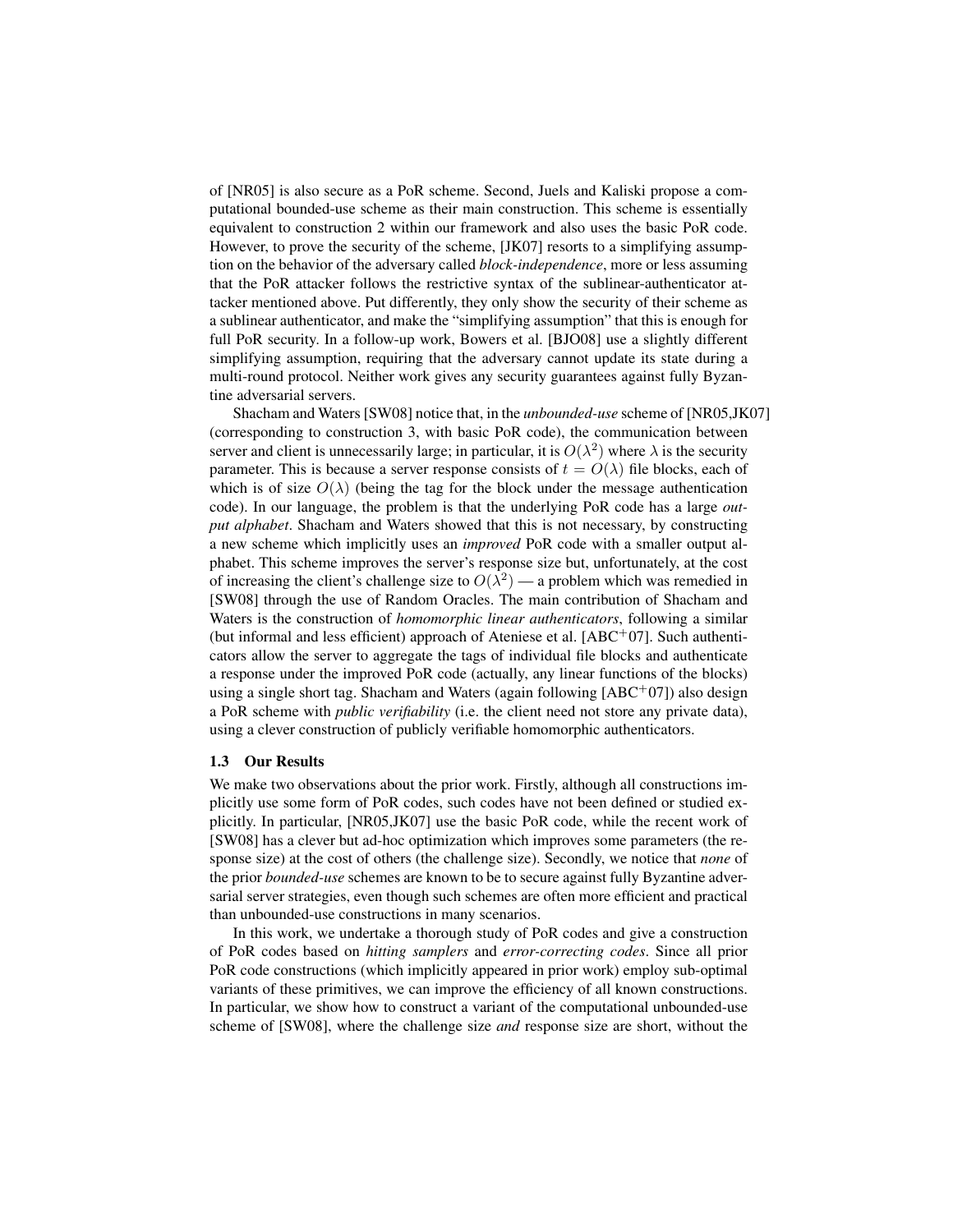need of the random-oracle model. We also show that our optimizations improve the prior bounded-use schemes and allow for a *flexible tradeoff* between the locality t and the server storage overhead, without increasing the communication complexity.

As we have already mentioned, proving the security of bounded-use schemes (information theoretic and computational) relies on the security of PoR codes with respect to ε-*error* adversaries, which was never shown fully in prior work. It turns out that most of the difficulty lies in decoding the basic PoR code. Interestingly, this problem is intimately connected to *hardness amplification* and, more specifically, to *direct product theorems* [Yao82,Lev87,Imp95,GNW95,IW97,Tre03,IJK06,IJKW08]. Informally, direct product theorems state that if a given task  $T$  is hard to accomplish (for a certain class of attackers) with probability more than  $\delta$ , then t independently sampled tasks  $T_1, \ldots, T_t$  are hard to *simultaneously* accomplish (for a slightly weaker class of attackers) with probability significantly greater than the "expected"  $\varepsilon = \delta^t$ . To prove such a statement, one starts with the attacker A who can solve  $T_1, \ldots, T_t$  with probability greater than  $\varepsilon$ , and builds a more complicated attacker B who can solve a single task T with probability more than  $\delta$ . The connection between hardness amplification and error-decoding for the basic PoR code is as follows: one simply defines  $T$  to be the task of predicting a random location of  $F'$ . Then, the attacker  $A$  above becomes an adversarial server who answers  $\varepsilon$ -fraction of the t-tuples in  $F'$ , and the constructed attacker B becomes an "extractor" who recovers a  $\delta$ -fraction of  $F'$  (which should suffice in recovering all of  $F$ ). Using this connection, we will be able construct an efficient extractor for bounded-use schemes, and, thus, provide the *first formal proofs of security* for such schemes, including the first information-theoretic bounded-use scheme.

In Table 1, we compare the efficiency of our schemes with prior construction. We assume that the client file size is k, the security parameter is  $\lambda$ , and choose to parameterize the schemes by a value  $\gamma$  in the range  $1 < \gamma \leq 2$ , which allows us to formulate a flexible tradeoff between parameters. In all of the schemes the locality  $t = \mathcal{O}(\lambda/(\gamma - 1))$  and, as we will see, all bounded-use schemes achieve a server storage of roughly  $\gamma k$ , while the use of authenticators in the unbounded-use schemes roughly doubles the server storage.<sup>4</sup> We see that  $\gamma$  highlights a (necessary) tradeoff between server storage overhead and the locality t. For example, setting  $\gamma = 2$  we double the server storage and get locality  $t = O(\lambda)$ , while setting  $\gamma = 1.01$  we can achieve bounded-use schemes were the server only stores 1% of additional information, at the expense of  $100\times$  increase in locality (but no other parameter degradation). We look at both information-theoretic (I.T.) and computational (Comp) security. We also consider both efficient and inefficient "extractors". Intuitively, an efficient extractor provides "knowledge soundness" (Know), guaranteeing that the adversary stores the file in some reasonable format and can efficiently recover it. An inefficient extractor only provides "information soundness" (Inf), guaranteeing that the server still has all of the "information" in the file, but may store it in some inefficient format. In the table we consider all possibilities with (I.T. / Know) being the strongest security guarantee.

Due to the space constraints, all the proofs are deferred to the full version [DVW09].

<sup>&</sup>lt;sup>4</sup> In prior unbounded-use schemes, one might reduce the overhead by making the block size larger. However, this increases communication (and most other parameters, too). Thus, to keep our comparison fair, we assume fixed block size and do not reflect this tradeoff in Table 1.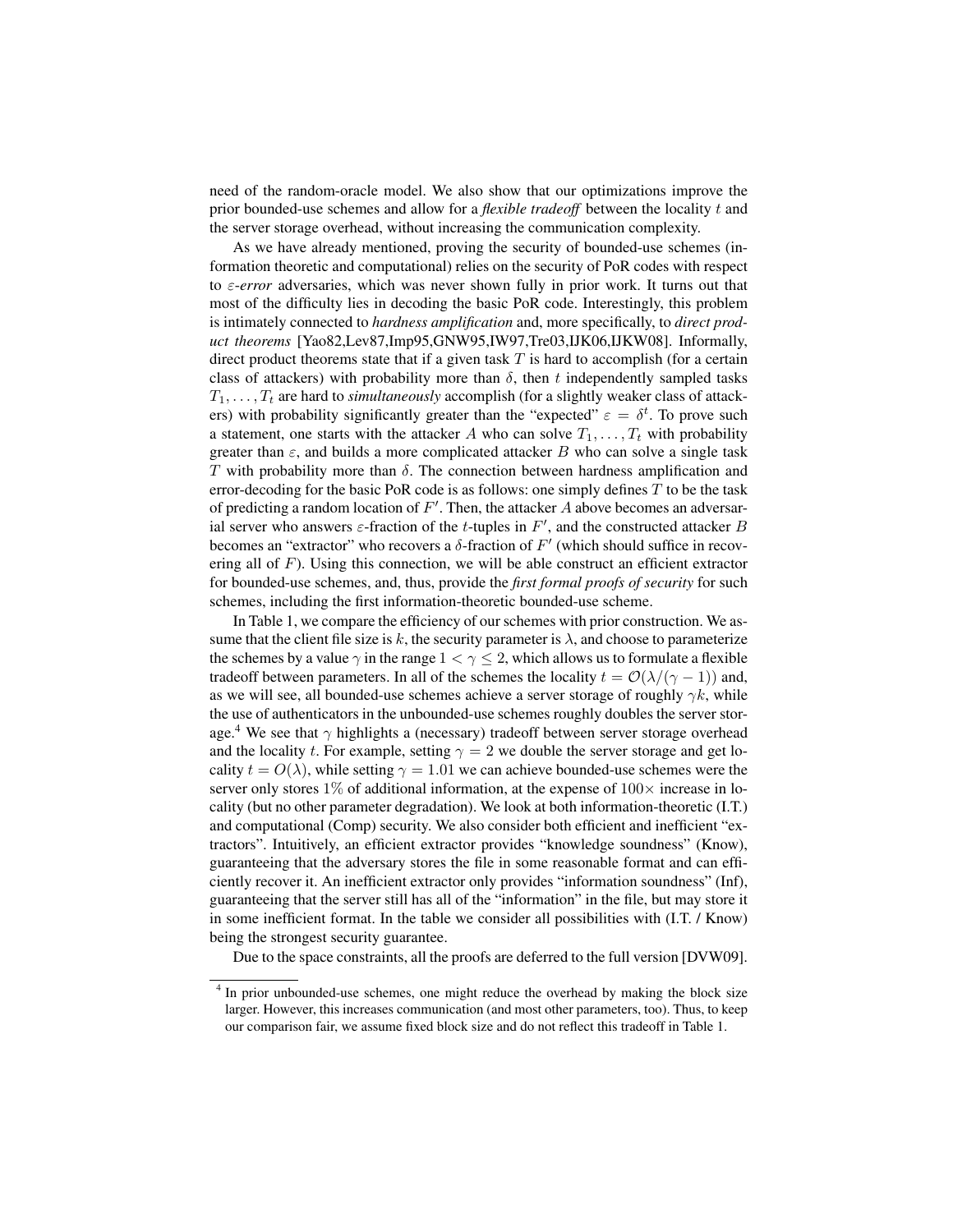| Scheme      | Bounded?     | Security   | Server Storage                         | Client Storage                                     | Challenge                                                | Response                                    |
|-------------|--------------|------------|----------------------------------------|----------------------------------------------------|----------------------------------------------------------|---------------------------------------------|
| $ [JK07]$ † | $\ell$ -time | Comp/Know  | $\gamma k + \mathcal{O}(\ell \lambda)$ | $\mathcal{O}(\lambda)$                             | $\frac{\lambda}{\gamma-1}\log k$ <sup>'</sup><br>O       | $\mathcal{O}$<br>$\frac{\lambda}{\gamma-1}$ |
| JK07        | No           | Comp/Know  | $2\n\neg k$                            | $\mathcal{O}(\lambda)$                             | $\mathcal{O}\left(\frac{\lambda}{\gamma-1}\log k\right)$ | $\frac{\lambda^2}{\gamma-1}\right)$<br>O    |
| $ SW08 $ ‡  | No           | Comp/Know  | $2\n\neg k$                            | $\mathcal{O}(\lambda)$                             |                                                          |                                             |
| Our         | $\ell$ -time | I.T./Know  | $\gamma k$                             | $\left\ell \frac{\lambda}{\gamma-1} \log k\right)$ | $\frac{\lambda}{\gamma-1} \log k$<br>O                   | $\mathcal{O}(\lambda)$                      |
| Our         | $\ell$ -time | $I.T$ /Inf | $\gamma k$                             | $\mathcal{O}(\ell\lambda)$                         | $\mathcal{O}(\lambda)$                                   | $\mathcal{O}(\lambda)$                      |
| Our         | $\ell$ -time | Comp/Know  | $\gamma k + \mathcal{O}(\ell \lambda)$ | $\mathcal{O}(\lambda)$                             | $\frac{\lambda}{\gamma-1} \log k$<br>O                   | $\mathcal{O}(\lambda)$                      |
| Our         | $\ell$ -time | Comp/Inf   | $\gamma k + \mathcal{O}(\ell \lambda)$ | $\mathcal{O}(\lambda)$                             | $\mathcal{O}(\lambda)$                                   | $\mathcal{O}(\lambda)$                      |
| Our         | No.          | Comp/Know  | $2\n\neg k$                            | $\mathcal{O}(\lambda)$                             | $\mathcal{O}(\lambda)$                                   | $\mathcal{O}(\lambda)$                      |

†= Not proven secure as PoR scheme ‡= Random Oracle Model

**Table 1.** PoR Schemes: Prior Results and Our Improvements. k is the file size,  $\lambda$  is the security parameter, and  $1 < \gamma \leq 2$  is a flexible parameter. All schemes have locality  $\mathcal{O}(\lambda/(\gamma - 1))$ .

# 2 Preliminaries

We assume the basic familiarity with (linear) error-correcting codes. In particular, the standard notation  $[n, k, d]_q$  denotes an error-correcting codes over a q-ary alphabet with minimal (Hamming) distance  $d$ , block length  $n$  and message  $k$ . We also assume familiarity with Reed-Solomon codes, which are  $[n, k, n - k + 1]_q$ -codes for a prime power  $q \ge n$ . For an integer N, we let  $[N]$  denote the set  $\{1, \ldots, N\}$ . Given a string  $F \in \mathbb{Z}^N$ we let  $F[i] \in \Sigma$  denote the *i*th symbol of F for  $i \in [N]$ .

A *hitting sampler*, or just *hitter* for short, provides a randomness-efficient way of sampling  $t$  elements. We review the definition and parameters achieved by known efficient constructions (see the survey [Gol97] for more details).

**Definition 1.** Let Hit  $\,$ :  $[M] \rightarrow [n]^t$  be a function and interpret the output Hit $(e)$  as *a sample of t elements in* [n]. We say that  $\text{Hit}(e)$  hits  $W \subseteq [n]$  *if it includes at least one member of* W. A function Hit *is a*  $(\delta, \rho)$ -hitter *if for every subset*  $W \subseteq [n]$  *of size*  $|W| \ge (1 - \delta)n$ ,  $\Pr_{e \leftarrow [M]}[\text{Hit}(e) \text{ hits } W] \ge (1 - \rho)$ *.* 

A simple hitter construction involves choosing  $t$  uniformly random and independent elements of [n]. This results in a  $(\delta, \rho)$ -hitter with *sample complexity*  $t = \mathcal{O}(\log(1/\rho))$  $(1 - \delta)$ ) and *randomness complexity*  $\log(M) = t \log(n)$ . It is known how to reduce the randomness complexity significantly. Indeed, the survey of Goldreich [Gol97] shows how to achieve the following parameters using a construction based on expander graphs.

Theorem 1. *There exists an efficient hitter family such that, for any integer* n *and any* δ, ρ*, we get sample complexity* t = O(log(1/ρ)/(1 − δ)) *and randomness complexity*  $log(M) = log(n) + 3 log(1/\rho)$ .

# 3 PoR Codes

A PoR code consists of a triple of functions (Init, Read, Resp) with domains and ranges:

 $\mathsf{Init} \,:\, (\varSigma_c)^k \to (\varSigma_c)^n \;\;\; , \;\;\mathsf{Read} \,:\, [M] \to [n]^t \;\;\; , \;\;\mathsf{Resp} \,:\, (\varSigma_c)^t \times [n'] \to \varSigma_r$ for some alphabets  $\Sigma_c$ ,  $\Sigma_r$  of sizes  $q_c$ ,  $q_r$  respectively. The function lnit is an *initial encoding* which converts a *client file* F into a *server file*  $F' = \text{Init}(F)$ . We let  $\tilde{k} =$  $|k \log(q_c)|$  denote the initial file size in bits. The function Read, Resp are used by the server to run an audit. The client picks a challenge  $e = (e_1, e_2) \in [N]$  where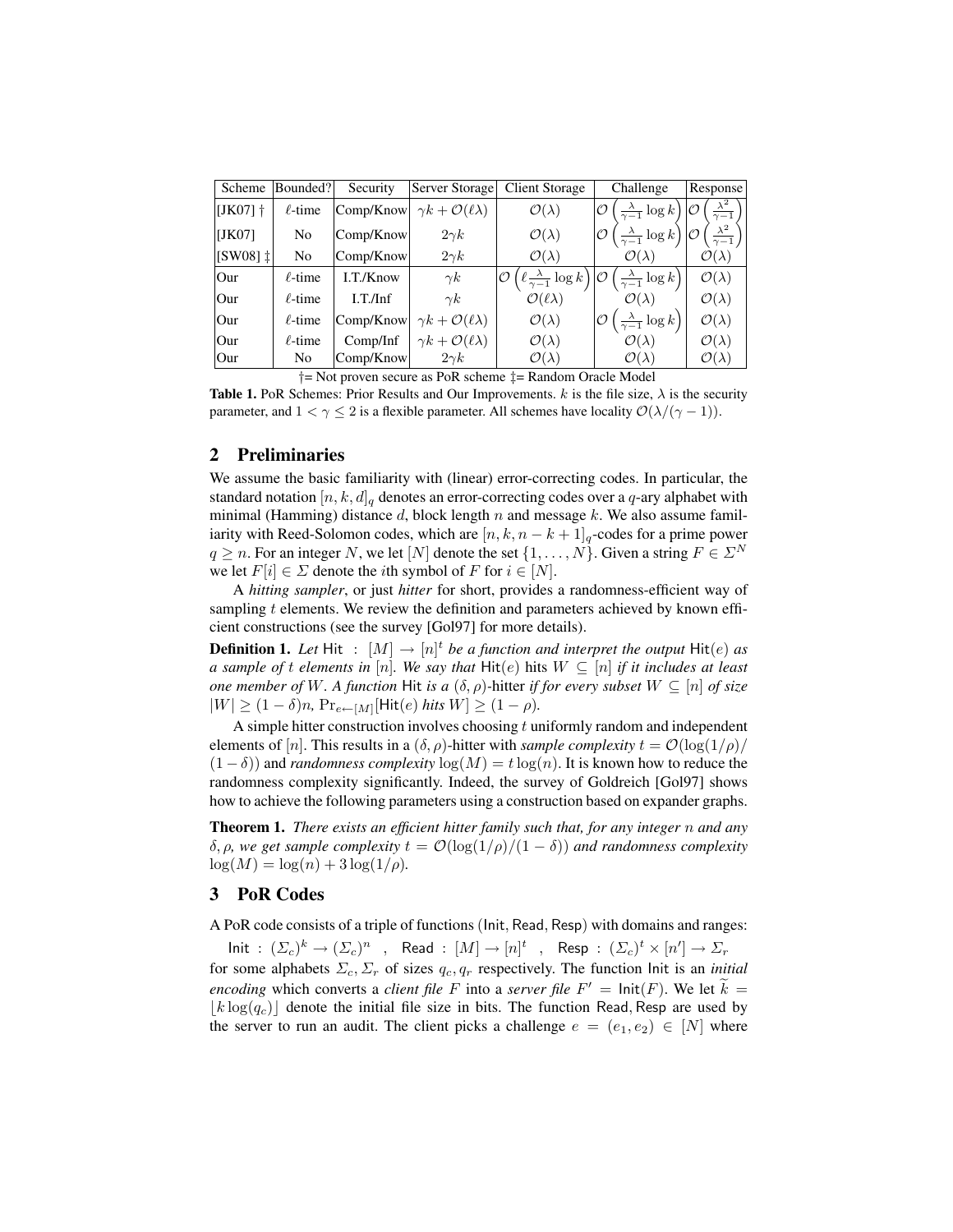$N = Mn'$  and we identify  $[N]$  with  $[M] \times [n']$ . The function Read $(e_1)$  determines a tuple of t positions  $(i_1, \ldots, i_t)$  in  $F'$  which the server must read to produce the response  $\mu = \mathsf{Resp}(F'[(i_1, \ldots, i_t)], e_2)$ . The functions Init, Read, Resp are actually used by the client/server and hence we require that they are all polynomial time computable.

For our understanding of PoR codes, it makes sense to think of functions Read, Resp as defining a *challenge-response* encoding of the server file F'. Firstly, we can think of the Read function as defining a simpler *direct-product encoding* DPE of the server file  $F'$  into the codeword  $C' \in (\left(\Sigma_c\right)^t)^M$  defined by:

$$
C' = \mathsf{DPE}(F') = (F'[\mathsf{Read}(1)], F'[\mathsf{Read}(2)], \dots, F'[\mathsf{Read}(M)])
$$

so that each position of  $C'$  consists of a concatenation of t positions in  $F'$ . The function Read, Resp together define the function Answer :  $(\Sigma_c)^n \times [N] \to \Sigma_r$  as Answer $(F', e) =$  $\textsf{Resp}(F'[\textsf{Read}(e_1)], e_2)$  where  $e = (e_1, e_2)$ . The *challenge-response encoding* CRE of the server file F' results in a codeword  $C \in (\Sigma_r)^N$  defined by:

$$
C = \mathsf{CRE}(F') = (\mathsf{Answer}(F', 1), \dots, \mathsf{Answer}(F', N)).
$$

Note that neither the direct-product encoding  $C'$  nor the challenge-response encoding C are ever stored explicitly and hence the functions DPE, CRE need not be efficient. In our construction, the values  $N, M, n'$  will be exponential. Of course, as is usually the case for error-correcting codes, we want to have a family of PoR codes which allows for many flexible choices of the parameters. In particular, we would like to have a family of codes parameterized by the bit size  $\tilde{k} = k \log(q_c)$  of the initial client file and the security parameter  $\lambda$ .

**Definition 2.** *For any PoR code, an*  $\varepsilon$ *-oracle*  $\mathcal{O}_F$  *is an oracle parameterized by some*  $F \in (\Sigma_c)^k$  such that, letting  $F' = \text{Init}(F)$ ,  $C = \text{CRE}(F')$ , we have  $\Pr_{e \in R[N]}[{\mathcal O}_F(e) =$  $C[e] \geq \varepsilon$ *. We say that*  $\mathcal{O}_F$  *is an erasure oracle if,*  $\Pr[\mathcal{O}_F(e) \notin \{C[e], \bot\}] = 0$ *. Otherwise we say that*  $\mathcal{O}_F$  *is an error oracle.* 

**Definition 3.** *We say that* (Init, Read, Resp) *is a*  $(\alpha, \beta, \gamma, t)_{q_c}$ *-PoR code if the* alphabet size *is*  $q_c$ , challenge size *is*  $\alpha = \log_2(N)$ , *the* response size *is*  $\beta = \log_2(|\Sigma_r|)$ , *the* storage overhead*is*  $\gamma = n/k$  *and the* locality *is t. For a PoR code family, all of these values are functions of the parameters*  $k, \lambda$ *. We say that a PoR code is* 

- $\varepsilon_0$ -erasure decodable *if there is a oracle-access decoder*  $\mathcal{D}^{(\cdot)}$  such that, for any  $\varepsilon$ -erasure oracle  $\mathcal{O}_F$ , with  $\varepsilon \geq \varepsilon_0$ , the decoder  $\mathcal{D}^{\mathcal{O}_F}(\widetilde{k}, \lambda, \varepsilon)$  outputs F with prob*ability at least*  $1 - 2^{-\lambda}$ *.*
- $(\varepsilon_0, L(\cdot))$ -error decodable *if there is a oracle-access decoder*  $\mathcal{D}^{(\cdot)}$  such that, for *any*  $\varepsilon$ -error oracle  $\mathcal{O}_F$  with  $\varepsilon \geq \varepsilon_0$ , the decoder  $\mathcal{D}^{\mathcal{O}_F}(\tilde{k}, \lambda, \varepsilon)$  outputs a list of size *at most*  $L(\varepsilon)$  *containing the element* F, with probability at least  $1 - 2^{-\lambda}$ *.*

*For both erasures and errors, we say that the scheme is* efficiently decodable *if* D *runs in time* poly $(k, \lambda, 1/\varepsilon)$ *.* 

### 3.1 Constructions of PoR Codes

In all of our constructions, the initial encoding lnit is an  $[n,k,d]_{q_c}$  error-correcting code with a "good" distance d over the appropriate alphabet  $\Sigma_c$ . The initial encoding defines the server storage overhead  $\gamma = n/k$ . For the functions Read, Resp we first present a *basic construction* followed by two orthogonal improvements.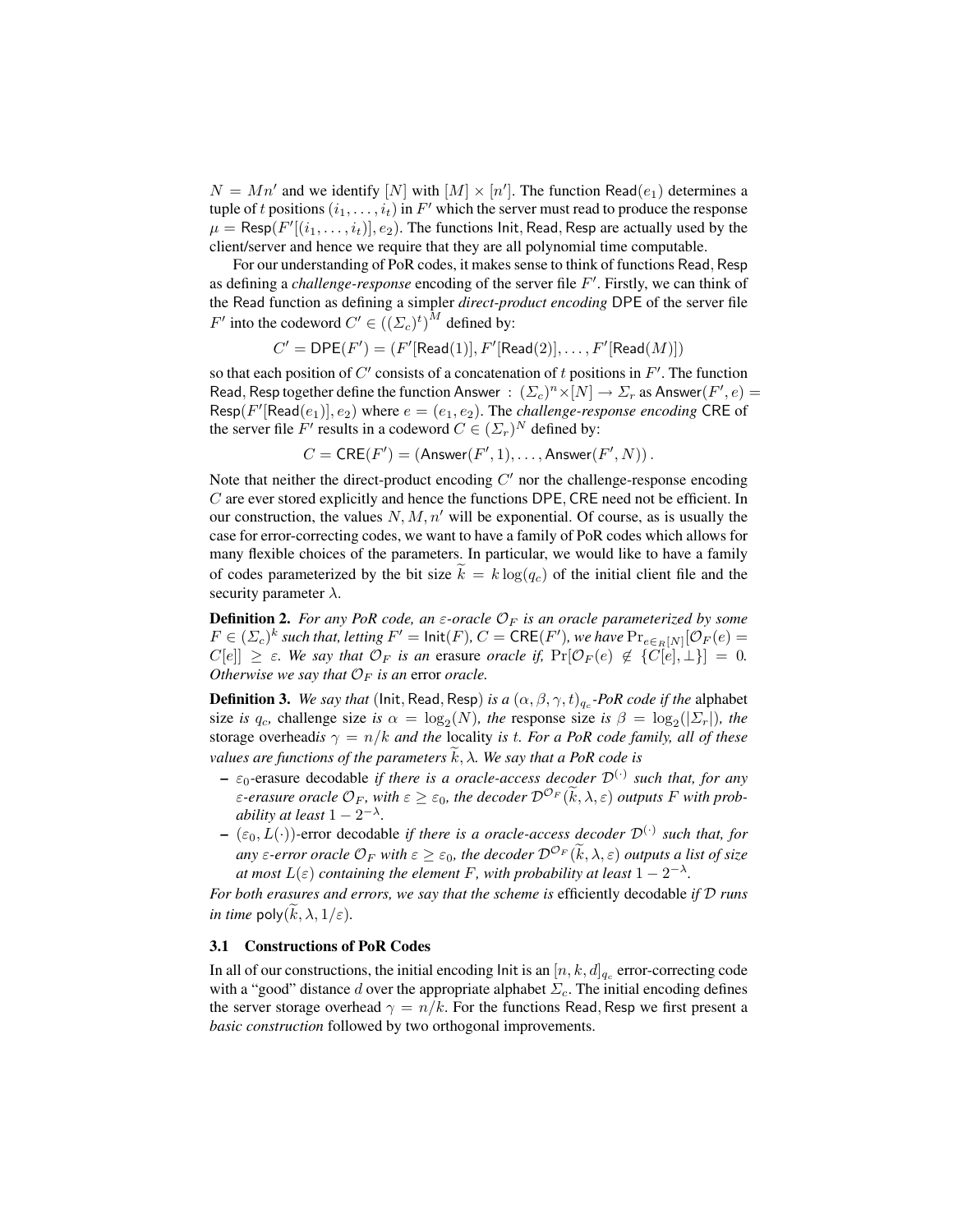BASIC CONSTRUCTION. In the basic construction, the challenge is simply a random t-tuple of positions in  $F'$ , and the response is the value of  $F'$  at those positions. More concretely, the number of challenges is  $N = M = n^t$  and the function  $\mathsf{Read}(e_1)$  simply identifies the value  $e_1 \in [N]$  with the tuples  $(i_1, \ldots, i_t) \in [n]^t$ . The function Resp does not get any portion  $e_2$  of the challenge and is the identity function on the first argument:  $Resp(x, 1) = x$ . Thus, the challenge-response encoding CRE is equivalent here to the direct product encoding DPE. This construction yields an  $(\alpha, \beta, \gamma, t)_{q_c}$ -PoR code where the challenge size is  $\alpha = t \log(n)$ , the response size is  $\beta = \log(q_r) = t \log(q_c)$ . This basic PoR code is implicitly used in the schemes of [NR05,JK07].

IMPROVEMENT 1: FLEXIBLE RESPONSE SIZE. One problem with the basic construction that the response size  $\beta = t \log(q_c)$  increases proportionally to the locality t. Indeed, in order to achieve good (list-)decoding, we will see that there is an advantage to having a large alphabet  $\Sigma_c$ : i.e.,  $\log(q_c) = \Omega(\lambda)$ . On the other hand, the locality t must also be (at least) proportional to  $\lambda$ , making  $\beta = \Omega(\lambda^2)$ . In fact, we already mentioned that there is a necessary tradeoff between the locality  $t$  and the server storage overhead  $\gamma$ , making t even larger if one is concerned with minimizing the server storage. Thus, we would like to avoid the dependence of the response size  $\beta$  on t.

We improve our basic construction so that, instead of responding with all of the read blocks  $x = F'[i_1] \mid \dots \mid F'[i_t]$ , the server responds with a randomly chosen position in an encoding of x under some ECC, which we call a *secondary encoding*. More precisely, we instantiate a secondary encoding Sec which is an  $[n', k', d']_{q_r}$  ECC over the alphabet  $\Sigma_r$  of size  $|\Sigma_r| = q_r$ . We assume that it is easy to compute any one position in the codeword without computing the entire codeword. In particular, we define Resp :  $(\Sigma_r)^{k'} \times [n'] \to \Sigma_r$  so that  $\text{Resp}(x, e_2) = \text{Sec}(x)[e_2]$  computes the value in position  $e_2$  of the secondary encoding of x. We require that Resp is efficiently computable (but allow Sec to be inefficient, and  $n'$  to be exponential). Also, we assume that  $(q_r)^{k'} \geq q_c^t$  so that we can easily interpret elements in  $(\Sigma_c)^t$  as elements in  $(\Sigma_r)^{k'}$ . The read function remains unchanged from the basic scheme. This yields a PoR code where  $\beta = \log(q_r)$  is flexible and does not need to depend on t. For example, we can set  $\Sigma_r = \Sigma_c$  and  $k' = t$  so that  $(\Sigma_r)^{k'} = (\Sigma_c)^t$  and  $\beta = \log(q_c)$ . As we will see, such setting will not degrade the (list-)decoding capabilities too much, as long as we set the value of  $n'$  and the alphabet size  $\log q_c$  to be (appropriately) exponential in the security parameter  $\lambda$ . With such a setting, even a negligible fraction of the responses in a secondary encoding allow us to (list-)decode the original  $t$ -tuple  $x$ , more or less bringing us back to the basic construction, while reducing the response size  $\beta$  to be  $\mathcal{O}(\lambda)$ .

We also note that a variant of this improvement was implicitly used by [SW08], which employed the Hadamard code (over a large alphabet) as the secondary encoding.

IMPROVEMENT 2: REDUCING THE CHALLENGE SIZE. We would also like to get rid of the dependence between t and the challenge size  $\alpha$  (currently,  $\alpha = t \log(n)$ ). We do so by using derandomization techniques to choose the indices  $(i_1, \ldots, i_t)$ . Instead of just choosing these indices uniformly at random, we just use a function Read which is a  $(\delta, \rho)$ -*hitter* (see Definition 1). Intuitively, hitters are useful in our context since, if an adversarial server "forgets" many blocks of  $F'$ , then the indices chosen by Read $(e_1)$  are likely to "hit" at least one such block. We can think of the basic PoR code construction as simply employing a "naive" hitter which is not randomness-efficient.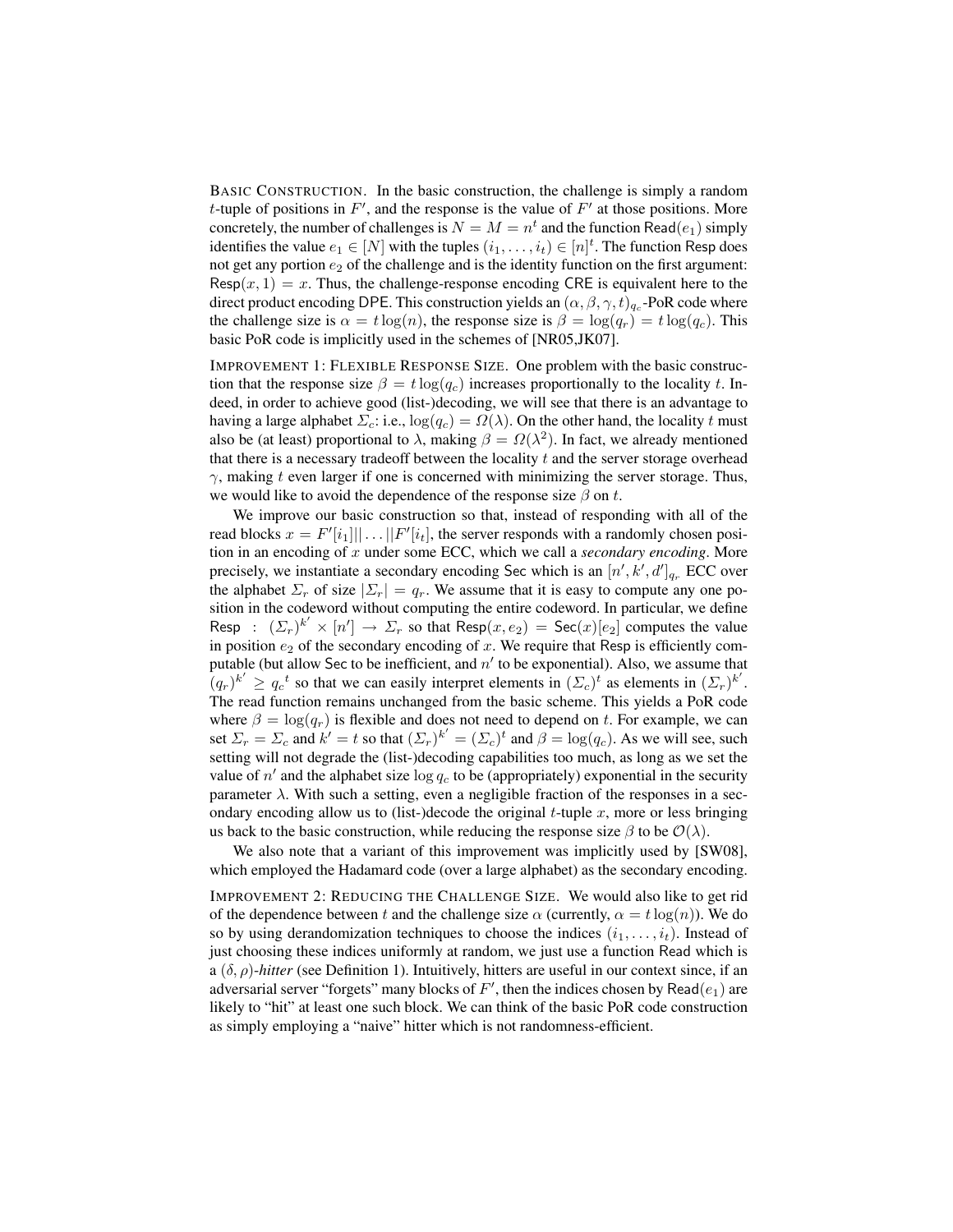THE GENERAL CONSTRUCTION AND INSTANTIATIONS. To recap, our construction is parameterized by:

- An initial encoding lnit  $\colon (\Sigma_c)^k \to (\Sigma_c)^n$  which is a  $[n, k, d]_{q_c}$ -ECC.
- A  $(\delta, \rho)$ -hitter Read :  $[M] \rightarrow [n]^t$ .
- A secondary encoding Sec :  $(\Sigma_r)^{k'} \to (\Sigma_r)^{n'}$  which is a  $[n', k', d']_{q_r}$ -ECC and  $q_r^{k'} \geq q_c^{t}.$

Most of our analysis will only use generic properties of the above primitives. However, when discussing parameters, we will rely on the following two concrete instantiations of PoR codes. For simplicity, we hide the concrete constants in the "Big-O" notation. Both instantiations are parameterized by the security parameter  $\lambda$ , the file bit-size k, and the server storage overhead  $\gamma$ , and will ensure locality  $t = \mathcal{O}(\lambda/(\gamma - 1))$ . In fact, they will use the identical Reed-Solomon Codes for their initial and secondary encodings, setting  $q_c = 2^{\mathcal{O}(\lambda)}$ ,  $k = \tilde{k} / \log(q_c)$  and  $n = \gamma k$  for the initial Reed-Solomon code, and  $q_r = q_c$ ,  $k' = t$  and  $n' = 2^{\mathcal{O}(\lambda)}$  for the secondary Reed-Solomon code (recall, this defines  $d = n - k + 1$  and  $d' = n' - k' + 1$ ). In fact, the only difference will be in the choice of the  $(\delta, \rho)$ -hitter, where  $\delta \approx \frac{1}{\gamma}$  is roughly the fraction of the initial encoding sufficient to recover the file and  $\rho = 2^{-\Omega(\lambda)}$ . The first instantiation will use a randomness-efficient hitter construction from Theorem 1, while the second instantiation will use the "naive" hitter, where the t samples are chosen uniformly at random. As we can see, both hitters will indeed achieve sample complexity  $t = \mathcal{O}(\log(1/\rho)/(1-\delta))$  =  $\mathcal{O}(\lambda/(\gamma-1))$ . However, the first "clever" hitter will achieve randomness complexity  $\log M = \log n + 3 \log(1/\rho) = \mathcal{O}(\lambda)$ , while the second "naive" hitter will achieve  $\log M = t \log n = \mathcal{O}(\lambda \log(k)/(\gamma - 1))$ . We summarize the (easily verified) resulting efficiency parameters below, and then state our main technical theorem.

**Parameters:**  $\lambda, \tilde{k}$  and  $\gamma$ , where  $1 < \gamma \le 2$  (and  $\gamma \tilde{k} + 1 \le 2^{\lambda/2}$ ). **First Instantiation:** Our first instantiation is an  $(\alpha, \beta, \gamma, t)_{q_c}$ -PoR code family with:

$$
t = \mathcal{O}\left(\frac{\lambda}{\gamma - 1}\right), \quad \log(q_c) = \mathcal{O}(\lambda), \quad \alpha = \mathcal{O}(\lambda), \quad \beta = \mathcal{O}(\lambda) \tag{1}
$$

**Second Instantiation:** Our second instantiation is a  $(\alpha, \beta, \gamma, t)_{q_c}$ -PoR code family with:

$$
t = \mathcal{O}\left(\frac{\lambda}{\gamma - 1}\right), \quad \log(q_c) = \mathcal{O}(\lambda), \quad \alpha = \mathcal{O}\left(\frac{\lambda \log(\widetilde{k})}{\gamma - 1}\right), \quad \beta = \mathcal{O}(\lambda) \tag{2}
$$

Theorem 2. *For appropriately selected constants, our PoR code family instantiations have the following security properties.*

- 1. *The* first *instantiation is* efficiently  $(2^{-\lambda})$ -erasure *decodable*.
- 2. *The first instantiation is inefficiently*  $(2^{-\lambda}, \mathcal{O}(\lambda/\varepsilon^3))$ -error *decodable.*
- 3. *The* second *instantiation is* efficiently  $(2^{-\lambda}, \mathcal{O}(\lambda/\varepsilon^3))$ -error *decodable.*

Thus, the first construction achieves (essentially) optimal parameters on all fronts, but in the case of errors is only known to be inefficiently decodable, while the second construction is only marginally suboptimal in the challenge size  $\alpha$ , but achieves efficient error decodability instead. The proof of this theorem is given in the full version [DVW09]. In the following subsections, we only briefly sketch the high-level outline for the proof of the two efficient decoding variants. The latter variant for the case of errors will use the state-of-the-art direct product theorem of [IJK06,IJKW08] to remove the "simplifying assumption" on the behavior of the adversary made by [JK07].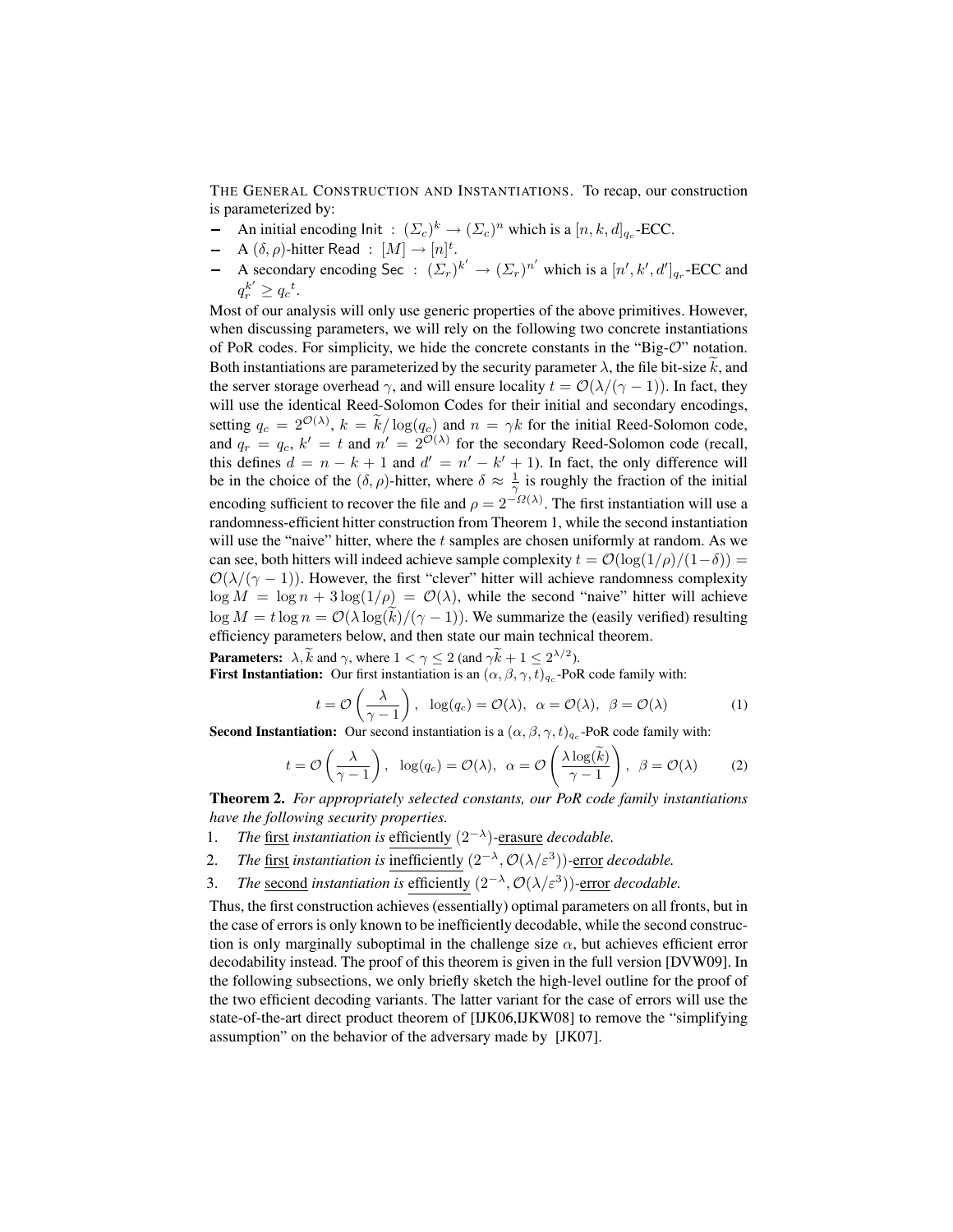#### 3.2 Efficient Erasure Decodability

We now show that our first construction is efficiently erasure decodable. To do so, we assume that both the primary and secondary encodings are efficiently erasure-decodable up to the maximum radii  $d$  and  $d'$ , respectively. This is true of the Reed-Solomon code employed by our concrete instantiation. First, we show how to (efficiently) convert an  $\varepsilon$ -erasure oracle  $O_F$  for the full PoR codeword  $C = \text{CRE}(\text{Init}(F))$ , into an  $\varepsilon'$ -erasure oracle  $\widetilde{O}_F$  for the direct-product encoding  $C' = \mathsf{DPE}(\mathsf{Init}(F)).$ 

**Lemma 1.** Let  $c_0 = n' - d' + 1$  and let  $\mathcal{O}_F$  be an  $\varepsilon$ -erasure oracle with  $\varepsilon \geq 4(c_0/n')$ for the full PoR codeword  $C = \text{CRE}(\text{Init}(F))$ . Then there is an (efficient) machine  $\mathcal{D}_2^{\mathcal{O}_F}(\lambda,\varepsilon)$  which is an  $\varepsilon'$ -erasure oracle for the codeword  $C' = \mathsf{DPE}(\mathsf{Init}(F))$  where  $\varepsilon' \ge \varepsilon/4$ . Moreover, on a query  $e_1 \in [M]$ , the machine  $\mathcal{D}_2$  runs in time poly $(\lambda, 1/\varepsilon)$ .

Now we show how to (efficiently) recover  $n - d + 1$  values in the server file  $F' =$ lnit(F) given access to the  $\varepsilon'$ -oracle  $\widetilde{O}_F$ . Using erasure-decoding of the initial code, we can then efficiently recover F.

**Lemma 2.** Let  $\mathcal{O}_F$  be an  $\varepsilon'$ -erasure oracle for the codeword  $C' = \text{DPE}(\text{Init}(F)) =$  $(F[\text{Read}(1)], \ldots, F[\text{Read}(M)])$  and assume that the function Read is  $(\delta, \rho)$ -hitter where  $\delta = \frac{d+1}{n}$  and  $\varepsilon' \ge 2\rho$ . Then there is an (efficient) algorithm  $\mathcal{D}^{\mathcal{O}_F}_1(\tilde{k}, \lambda, \varepsilon')$  such that  $\mathcal{D}_1^{\mathcal{O}_F} = F$  with probability  $1 - 2^{-\lambda}$  and  $\mathcal{D}_1$  runs in time poly $(\widetilde{k}, \lambda, 1/\varepsilon')$ .

Putting Lemma 1 and Lemma 2 together we easily get Part 1 of Theorem 2.

### 3.3 Efficient Error Decodability

We now show that our PoR code is also efficiently error decodable. Unfortunately, this forces us to sacrifice some of our generality. We cannot use a general hitter construction and must instead rely on the "naive" hitter, which samples the  $t$  positions uniformly at random. In addition, we need an efficient list-decodability for the secondary encodings and efficient error-correction for the initial encoding. All these properties are met by our second instantiation. Again, we first show how to convert an  $\varepsilon$ -error oracle that answers with values in the full encoding  $C = \text{CRE}(F')$  (which includes the secondary encoding) into an  $\varepsilon'$ -error oracle that answers with values in the code  $C' = \text{DPE}(F')$ .

**Lemma 3.** Let  $\mathcal{O}_F$  be an  $\varepsilon$ -error oracle where  $\varepsilon \geq 8k'/(n')^{1/4}$  for the full PoR codeword  $C = \mathsf{CRE}(\mathsf{Init}(F))$ . Then there is an (efficient) machine  $\mathcal{D}_2^{\mathcal{O}_F}(\varepsilon, \lambda)$  which accepts queries  $e_1 \in [M]$  and is an  $\varepsilon'$ -error oracle for the codeword  $C' = \text{DPE}(F')$ , where  $\varepsilon' = \varepsilon^3/256$ . Moreover,  $\mathcal{D}_2$  runs in time poly $(\tilde{k}, \lambda, 1/\varepsilon)$ .

Now we need to efficiently list-decode the direct-product code  $C' = \text{DPE}(F')$ . Furthermore, we need to do so by reading only a small number of position in  $C'$ , and certainly far fewer than the entire codeword. This is a highly non-trivial problem which is intimately related to *direct product theorems* in hardness amplification. We now identify codewords  $C', F'$  with functions  $C'$ :  $[n]^t \to (\Sigma_c)^t$  and  $F'$ :  $[n] \to (\Sigma_c)$ which map a position in the codeword to the value of the codeword at that position. Direct product theorems [Yao82,Lev87,Imp95,GNW95,IW97,Tre03,IJK06,IJKW08] essentially show that, if there exists an efficient algorithm which  $\varepsilon$ -computes the direct product function  $C'$  then there also exists an efficient algorithm which  $\delta$ -computes the original function  $F'$ . Unfortunately, most direct product theorems (in particular,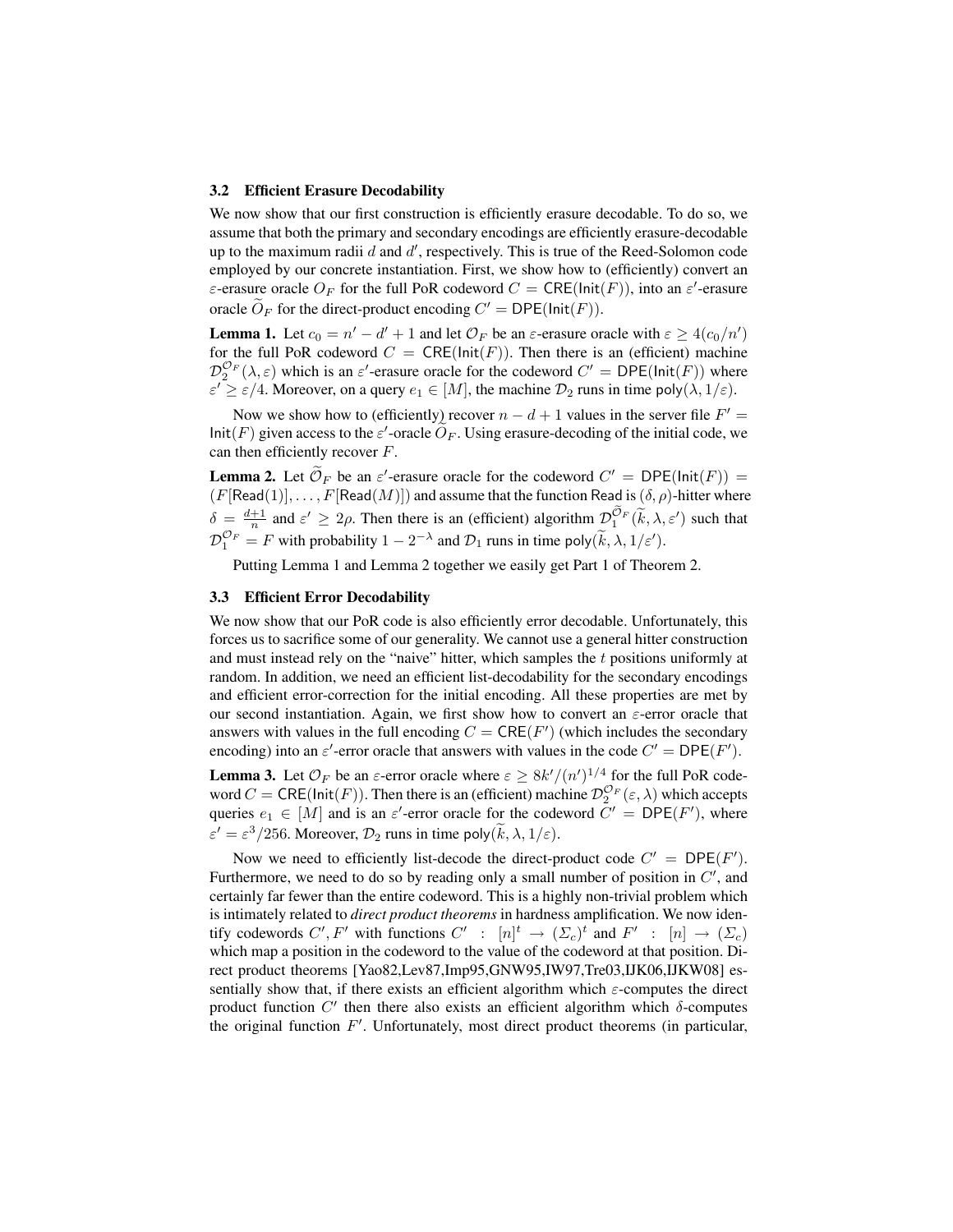[Yao82,Lev87,Imp95,GNW95,IW97,Tre03]) are in the context of circuits and the reductions are *not* fully constructive. Instead, the reductions show the *existence* of some *advice* which, if hardwired into a circuit, would allow it to  $\delta$ -compute  $F'$ . They do not provide a way of efficiently finding such advice (except is special restrictive cases) and, hence, these results are not appropriate for our setting where we need to actually *run the reduction* as an extractor. Fortunately, direct-product theorems for uniform adversaries (where all advice is efficiently self-generated) recently appeared in [IJK06,IJKW08]. Let us restate their main result of Impagliazzo et al. [IJKW08] in our language.

**Theorem 3.** *(Theorem 1.3 of [IJKW08])* Given an  $\varepsilon'$ -error oracle  $\widetilde{O}_F$  for the directproduct function  $C'$ , there exists an efficient algorithm  $\mathcal{D}_1^{O_F}$  which outputs a list of  $L$  $c$ *andidate oracle-access functions*  $g_1^{O_F}, \ldots, g_L^{O_F}$  *such that, with probability*  $(1-2^{-\lambda}),$ *there exists an*  $i \in \{1, \ldots, L\}$  for which the function  $g_i$  is a  $\delta$ -error oracle for the  $\mathcal{L}$  *function*  $F'$ *. In particular this means that*  $\left| \left\{ j \left| g_i^{\tilde{O}_F}(j) = F'[j] \right\} \right| \geq \delta$ *. Moreover the functions*  $g_1, \ldots, g_L$  *are efficient,*  $L = \mathcal{O}\left(\frac{\lambda}{\varepsilon}\right)$  *and*  $\delta = 1 - \mathcal{O}(\log\left(\frac{1}{\varepsilon}\right)/t)$ *.* 

Combining Lemma 3 and Theorem 3, we can then show that our second instantiation of a PoR code family is efficiently list decodable, proving Part 3 of Theorem 2. Note that it is an interesting open problem if we can modify the result of [IJKW08] to work with some hitter having parameters similar to Theorem 1. This would also lead to some nice derandomization results for hardness-amplification and seems like a difficult problem. Indeed, the proof of Theorem 3 relies on certain efficient sampling properties of the naive hitter construction that the construction from Theorem 1 does not have.

# 4 PoR Schemes from PoR Codes

A PoR scheme consists of a generation algorithm Gen and an audit protocol defined by two ITMs  $P, V$  for the prover (server) and verifier (client) respectively. All of the algorithms are parameterized by a security parameter  $\lambda$  which we will omit from the description in the sequel. The Gen algorithm is a randomized algorithm which takes as input a file  $F \in \{0,1\}^*$  and produces  $(F, \text{ver}) \leftarrow \text{Gen}(F)$ . In the audit protocol, the prover  $\tilde{P}$  is given  $\tilde{F}$  and verifier V is given ver. At the conclusion of the protocol, the verifier outputs a verdict  $v \in \{ \text{accept}, \text{reject} \}$ . In general we allow the verifier to be stateful and update the value of ver during the protocol and thus, for example, keep track of how many proofs have been run. For unbounded-use schemes, we will give constructions where the verifier is stateless. Our definition essentially follows that of [JK07] but is slightly more general.

**COMPLETENESS.** We require that in any interaction  $\left\{\mathcal{P}(\widetilde{F}) \right\} \right. \rightleftharpoons \mathcal{V}(\text{ver})\left\}$  between honest prover and and honest verifier, the verifier outputs a verdict  $v =$  accept.

**SOUNDNESS.** We define the soundness game  $\text{Sound}^{\mathcal{E}}_{\mathcal{A}}(k, \ell)$  between an adversary  $\mathcal{A}$ and a challenger. In the soundness game, the adversary gets to create an adversarial prover and the challenger runs the extractor  $\mathcal E$  on it.

- 1. The adversary A chooses a file  $F \in \{0,1\}^k$ .
- 2. The challenger produces  $(\widetilde{F}, \text{ver}) \leftarrow \text{Gen}(F)$  and gives  $\widetilde{F}$  to A. In addition, the challenger initializes a verifier  $V(\text{ver})$ .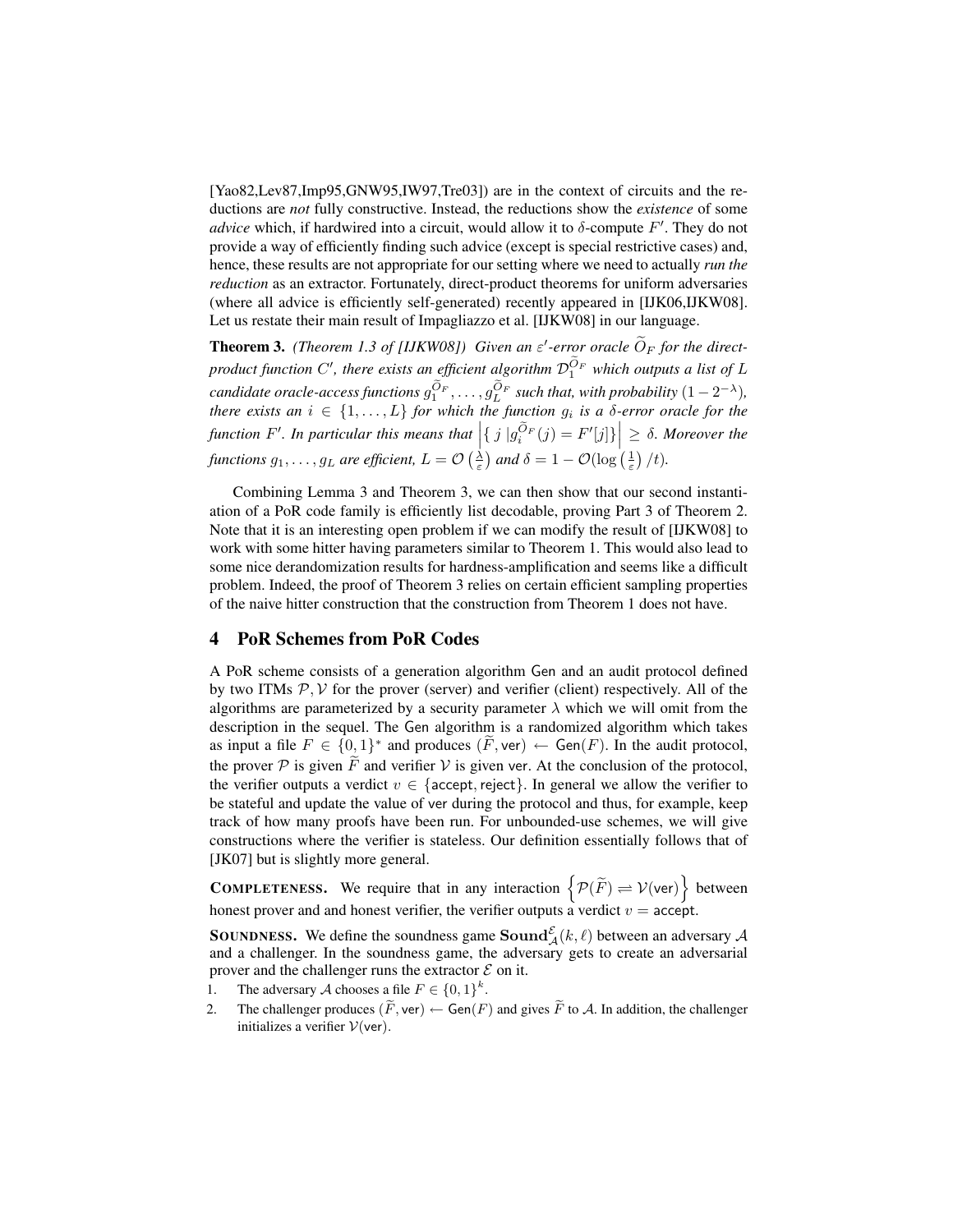- 3. We first have a *test stage*, where the adversary  $\mathcal A$  gets protocol access to  $\mathcal V$ (ver) and can run at most  $\ell-1$  proofs with it. For each proof, the adversary gets the output  $v \in \{\text{accept}, \text{reject}\}\$ of the verifier  $V$ .
- 4. At the end of the test stage, the adversary produces code for an (probabilistic) ITM prover  $P$  and gives this code to the challenger.
- 5. Let  $\varepsilon = \Pr\left[\left\{\widetilde{P} \right\} \right] = \text{accept}\right]$  be the success probability of the adversarial prover  $\widetilde{P}$ , and  $\overline{F} = \mathcal{E}^{\overline{P}}(\textsf{ver}, k, \varepsilon)$  be the output of the extractor.

For complexity classes  $C_1, C_2$ , we say that an *unbounded-use* PoR scheme is *sound* if there exists an extractor  $\mathcal{E} \in \mathcal{C}_1$  and two negligible functions  $\varepsilon_0(\cdot), \varepsilon_1(\cdot)$  such that, for any adversary  $A \in C_2$  and any polynomials  $p_1, p_2$ 

 $\Pr\left[\varepsilon > \varepsilon_0(\lambda) \;\wedge\; \bar{F} \neq F \;|\; \varepsilon, \bar{F} \leftarrow \mathbf{Sound}^{\mathcal{E}}_{\mathcal{A}}(p_1(\lambda), p_2(\lambda)) \right] \leq \varepsilon_1(\lambda).$ 

We say that an  $\ell$ -time PoR scheme sound if the above holds with  $p_1(\lambda)$  replaced by  $\ell$ .

The definition guarantees that the adversary cannot "lose" the file and still succeed in an audit. We give four interesting variants of this definition based on the the complexity classes  $C_1$ ,  $C_2$  of the extractor and adversary.

- If the definition holds for the class  $C<sup>all</sup>$  of all ITM adversaries, we say that the scheme has *information-theoretic security*. Otherwise, if the definition holds for the class  $C^{poly}$  of all ITMs running in time  $poly(\lambda)$ , we say the scheme has *computational security*.
- If the run time of  $\mathcal E$  is  $poly(1/\varepsilon, k, \lambda)$  then we say that our scheme has *knowledgesoundness*. Otherwise, if there is no bound on the running time of  $\mathcal{E}$ , we say that the scheme has *information-soundness*.

*Remark 1.* As in Proofs of Knowledge, the extractor is *not* part of the protocol but rather serves as a thought-experiment that helps us define security. The adversary, after running some arbitrary audits with the verifier, should not be able to cleverly "lose" parts of the file F (represented by construction of the prover  $\tilde{\mathcal{P}}$  on which  $\mathcal{E}$  fails) and yet still succeed in the subsequent audit with reasonable probability  $\varepsilon \geq \varepsilon_0$ . Of course, the adversarial server might correctly run all audits, but still refuse to give the full file back to the client. This attack, unfortunately, cannot be prevented if the audits are significantly shorter than the size of the file. Instead, we are satisfied if the server is guaranteed to *know* the file at the conclusion of an audit; whether or not the server will actually *give* that file back to the client is an orthogonal concern.

*Remark 2.* The four variants of soundness are all meaningful. For example, information soundness is already a strong notion which ensures that the adversarial server cannot save on space (by deleting a portion of the file  $F$ ) and still pass an audit. Knowledge soundness is a stronger notion, which also guarantees that the server stores the file  $F$  in some efficiently recoverable representation. The strongest notion — informationtheoretic security with knowledge soundness — means that any adversary (regardless of computational power) must store the file in some efficiently recoverable representation.

FROM POR CODES TO POR SCHEMES. In the following subsections, we will briefly sketch how to build a secure PoR scheme (for any of the four variants) from an appropriate  $(\alpha,\beta,\gamma,t)_{q_c}$ -PoR code (Init, Read, Resp). Intuitively, the key step of the extractor  ${\cal E}$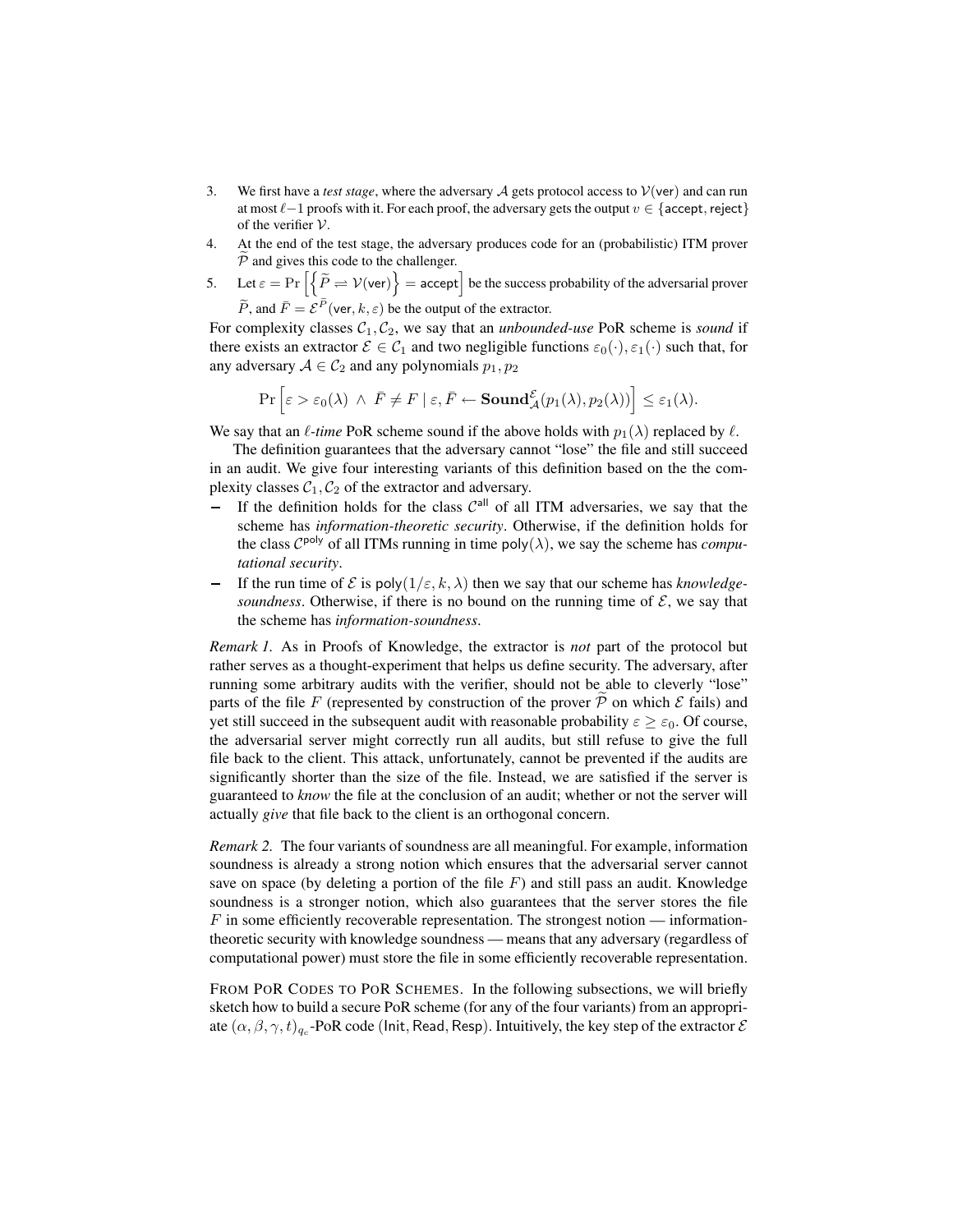will be to simply run the corresponding decoder  $D$ , giving  $D$  oracle access to the adversarial prover P. Then, if  $D$  is efficient, we will get knowledge-soundness; if not, we will only settle for information-soundness. As for the attacker's efficiency, recall that PoR codes are information-theoretically secure. Thus, as long as we do not introduce any additional computationally-secure primitives into the final PoR scheme, the resulting security will be information-theoretic. Also, for *bounded-use* schemes we will be using *error-decodable* PoR codes, while for the unbounded-use schemes we can use *erasuredecodable* schemes. In our presentation below, we will be only concentrating on the main ideas, primarily focusing on justifying the parameters claimed in Section 1.3.

### 4.1 Bounded-Use Information-Theoretic Schemes

First, we present a very simple and efficient construction of an  $\ell$ -time, informationtheoretically secure PoR scheme from an *error*-decodable PoR code. We also use a family of *almost-universal* hash functions  $\mathcal{H} = \{h\}$ . Recall, a function family H is  $\psi$ *-universal*, if for any inputs  $x \neq y$ ,  $Pr_{h \leftarrow H}(h(x) = h(y)) \leq \psi$ . It is well known that one can construct such families on  $k$ -bit messages (say, based on polynomial evaluation at a random point) having the description of  $h$  and the output length of  $h$  be at most  $log(k/\psi)$  bits each. We will set the value  $\psi$  later. Bellow we give a detailed description, which corresponds to construction 1 from the introduction.

Gen:  $-$  Let  $F' = \text{Init}(F)$ .

- Choose  $\ell$  uniformly random challenges  $e^{(1)}, \ldots, e^{(\ell)}$  with  $e^{(i)} \in [N]$  and compute the responses  $\mu^{(1)},\ldots,\mu^{(\ell)}$  where  $\mu^{(i)} = \mathsf{Answer}(F',e^{(i)}) = \mathsf{Resp}(F'[\mathsf{Read}(e_1^{(i)})],e_2^{(i)}).$ Chooses a uniformly random hash function  $h \leftarrow H$  and compute  $\omega := h(F)$ .
- Set  $\widetilde{F} = F'$ , counter  $i = 1$  and ver  $:= \left( \langle (e^{(1)}, \mu^{(1)}), \dots, (e^{(\ell)}, \mu^{(\ell)}) \rangle, h, \omega, i \right)$
- P, V: To run an audit  $i \in \{1, \ldots, \ell\}$ , the verifier V sends  $e^{(i)}$  to P. Upon the receipt of a challenge e, the prover  $P$  computes  $\mu =$  Answer $(F', e)$  and sends  $\mu$  to  $\mathcal V$ . When the verifier V receives a value  $\mu'$ , it checks if  $\mu' = \mu^{(i)}$  and outputs accept if yes and reject otherwise (updating  $i := i + 1$  in both cases).

Notice that the function h and the value  $\omega = h(F)$  are not even used in the audit! Of course, they are used by the extractor  $\mathcal E$  instead, to check which of the  $L$  possibilities returned by the decoder  $D$  is the actual file  $F$ .

**Theorem 4.** Let (lnit, Read, Resp) *be an*  $(\alpha, \beta, \gamma, t)_{q_c}$ -PoR code family which is effi*ciently (resp. inefficiently)* ( $\varepsilon_0 \varepsilon_1$ , L)-error decodable, where  $\varepsilon_1$  *is any negligible function. Let*  $H$  *be a*  $\psi$ *-universal hash family. Then the above scheme is a informationtheoretically secure*  $\ell$ *-time PoR protocol with knowledge (resp. information) soundness error at most*  $\max(\varepsilon_0, L\psi + 2^{-\lambda})$ . In addition, the scheme has locality t, server *storage overhead*  $\gamma$ *, communication complexity*  $(\alpha + \beta)$  *and client storage overhead*  $\ell(\alpha + \beta) + \mathcal{O}(\log(k \log(q_c)/\psi)).$ 

PARAMETERS. We can now instantiate this scheme with particular error-decodable PoR codes constructed in Theorem 2 (parts 2 and 3). Notice, for both variants, we have  $L = \mathcal{O}(\lambda/\varepsilon^3)$  and can achieve  $\varepsilon_0 = 2^{-\lambda}$  (by changing constants, if needed). Thus, we can set  $\psi = 2^{-2\lambda} \varepsilon_0^3/\lambda$ , so that  $\psi L \le 2^{-2\lambda}$  and the description of h and  $h(F)$  are only  $\mathcal{O}(\log(k \log(q_c)/\psi)) = \mathcal{O}(\lambda)$  bits long. Then, we get the final PoR soundness  $\max(\varepsilon_0, L\psi + 2^{-\lambda}) \approx 2^{-\lambda}$ . In fact, comparing the parameters for the efficient and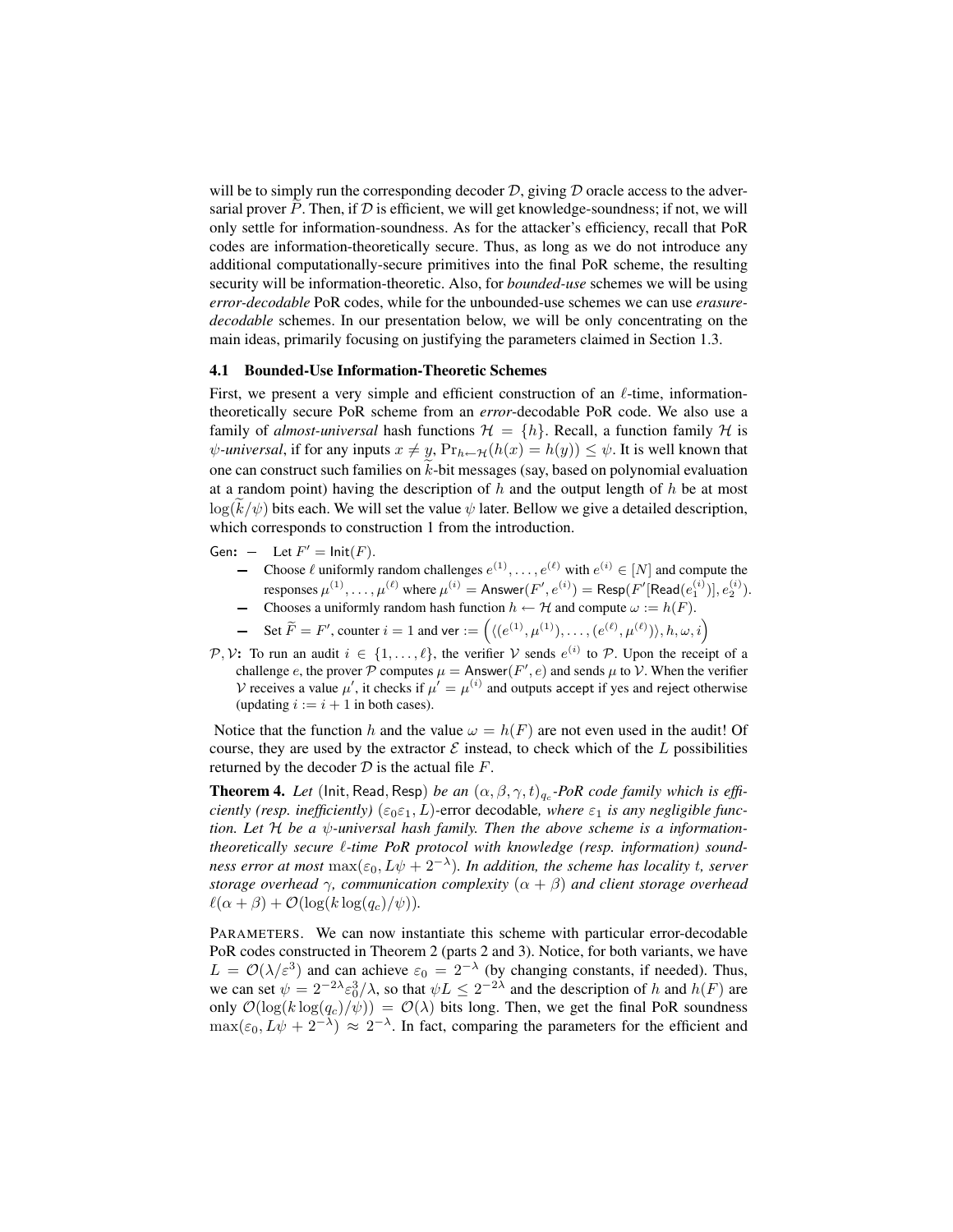inefficient variant (see Equations (1) and (2)), the only noticeable difference is the client challenge size  $\alpha$ , equal to  $\mathcal{O}(\lambda)$  for the inefficient case, and  $\mathcal{O}(\lambda \log(k)/(\gamma - 1))$  for the efficient case. Overall, we get an  $\ell$ -time information-theoretically secure PoR with knowledge/information soundness, matching the parameters claimed in Section 1.3.

#### 4.2 Reducing Client Storage: Bounded-Use Computational Schemes

Using computational assumptions, we now show that it is possible to "transfer" the client's storage of the  $\ell$  challenge/response pairs to the server. Overall, the client's storage becomes  $\mathcal{O}(\lambda)$ , and the server storage becomes  $O(\ell\lambda)$ . Below we give a detailed description of construction 2 as outlined in the introduction. Let  $\mathcal{F}_1, \mathcal{F}_2$  be two PRF families, where the output size of  $\mathcal{F}_1$  is equal to the client's challenge size  $\alpha$ , and the output size size of  $\mathcal{F}_2$  is  $\mathcal{O}(\lambda)$ .

Gen:  $-$  Let  $F' = \text{Init}(F)$ .

- Choose a random function  $f_{k_1} \in \mathcal{F}_1$  and compute  $\ell$  challenges  $e^{(1)} = f_{k_1}(1), \ldots$ ,  $e^{(\ell)} = f_{k_1}(\ell)$ . Compute the responses  $\mu^{(1)}, \dots, \mu^{(\ell)}$ , where  $\mu^{(i)} =$  Answer $(F', e^{(i)})$ . Choose a random function  $f_{k_2} \in \mathcal{F}_2$  and compute
- 
- $\sigma_1:=f_{k_2}\left(1,\mu^{(1)}\right),\ldots,\sigma_\ell:=f_{k_2}\left(\ell,\mu^\ell\right)\!.\,\text{Set}\,\widetilde{F}:=(F',\sigma_1,\ldots,\sigma_\ell).$ Choose a uniformly random hash function  $h \leftarrow H$  and set  $\omega = h(F')$ .
- Initialize count  $i = 1$  and set ver  $:=(k_1, k_2, h, \omega, i)$ .
- P, V: To run an audit  $i \in \{1, ..., \ell\}$ , the verifier V computes  $e^{(i)} = f_{k_1}(i)$  and sends  $(e^{(i)}, i)$ to P. Upon the receipt of a challenge  $e = (e_1, e_2)$  and an index i, the prover P computes  $\mu =$  Answer(F',  $e^{(i)}$ ) and sends ( $\mu, \sigma_i$ ) to V. When the verifier V receives a value  $\mu', \sigma',$ it verifier  $\sigma' = f_{k_2}(i, \mu')$  and rejects if this check fails. Otherwise, it accepts (updating  $i := i + 1$  in either case).

COMMENTS AND PARAMETERS. The analysis of this scheme is very similar to the bounded-use information-theoretic scheme. In particular, consider an adversarial prover  $\widetilde{P}$  which answers with probability  $\varepsilon$ . Then this must be an  $\varepsilon'$ -error adversary where  $\varepsilon - \varepsilon'$  is some negligible distinguishing advantage for the PRF families  $\mathcal{F}_1, \mathcal{F}_2$ . We omit this analysis. It is also easy to see that the computational PoR protocols with information/knowledge soundness, resulting by using our particular error-decodable PoR codes constructed in Theorem 2 (parts 2 and 3), will match the parameters claimed in Section 1.3. In particular, although the client's storage is now reduced to  $\mathcal{O}(\lambda)$  even for the case of knowledge soundness, the client's challenge cannot be "pseudorandomly compressed" below  $\mathcal{O}(\lambda \log(k)/(1 - \gamma))$ , since it needs to look random to the server.

### 4.3 An Unbounded-Use Computational Scheme

We now show how to construct an unbounded use scheme in our framework using the techniques of [SW08]. The construction is based on the concept of a *homomorphic linear authenticator scheme* — a notion we abstract away from the works of  $[ABC<sup>+</sup>07,SW08]$ . On a high level, this is a scheme in which a verifier computes a *vector-tag*  $\overline{\sigma} = (\sigma_1, \ldots, \sigma_n)$  for a vector-message  $\overline{x} = (x_1, \ldots, x_n)$  consisting of n field values, using some secret key K. A prover, who is given the vector-message  $\overline{x}$ , the corresponding vector-tag  $\overline{\sigma}$ , and a vector-challenge  $\overline{a} = (a_1, \ldots, a_n)$ , but *not the secret key K*, can then efficiently compute an *authenticator*  $\sigma$  for the field element  $\mu = \sum_{i=1}^{n} a_i x_i$ . The verifier, when given  $\mu', \sigma'$  from the prover, can then run a *verification* procedure (using K) and, if it accepts, be convinced that  $\mu' = \mu$ .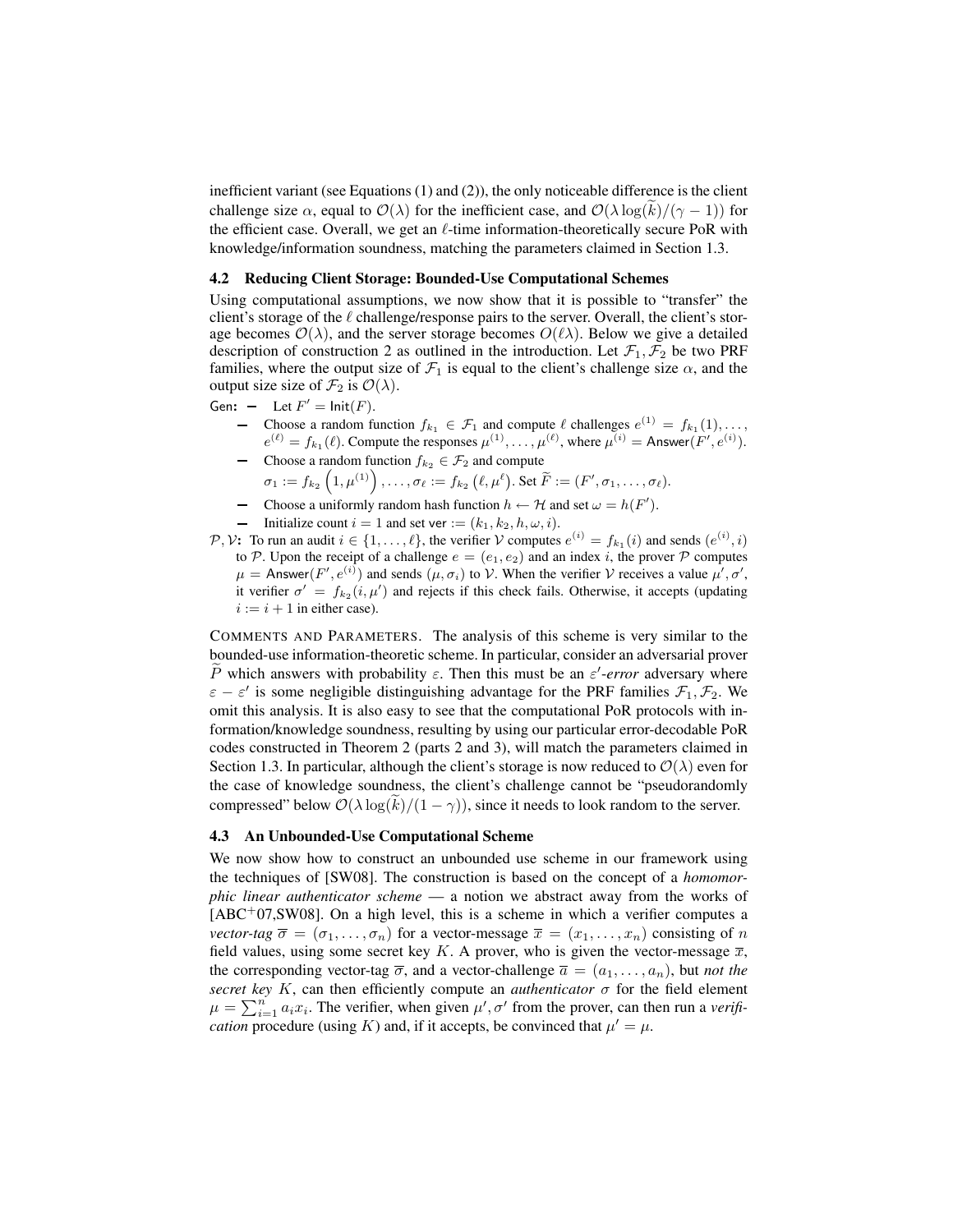More precisely, a homomorphic authenticator scheme consists of three algorithms (LinTag, LinAuth, LinVer), a key domain K and a field  $\mathbb{F}$ . For a key  $K \in \mathcal{K}$ , and a vector-message  $\bar{x} = (x_1, \ldots, x_n) \in \mathbb{F}^n$  the algorithm LinTag $_K(\bar{x})$  produces a vectortag  $\overline{\sigma} = (\sigma_1, \ldots, \sigma_n)$ . For a vector-challenge of n coefficients  $\overline{a} = (a_1, \ldots, a_n)$ , the *un-keyed* function LinAuth computes an authenticator  $\sigma = \text{LinAuth}(\overline{x}, \overline{a}, \overline{\sigma})$ . Moreover, the LinAuth algorithm is "local"; i.e., it only reads values  $x_i, \sigma_i$  for which  $a_i \neq 0$ . Lastly, the verification algorithm computes  $b = \text{LinVer}_K(\overline{a}, \mu', \sigma')$ , where  $b \in \{0, 1\}$ , decides if the algorithm *accepts* or *rejects*.

For completeness, we require that for any  $K \in \mathcal{K}, \overline{x} \in \mathbb{F}^n, \overline{a} \in \mathbb{F}^n$  letting  $\overline{\sigma} \leftarrow$ LinTag $_K(\overline{x})$ ,  $\sigma \leftarrow \textsf{LinAuth}(\overline{x}, \overline{a}, \overline{\sigma})$  and  $\mu = \sum_{i=1}^n x_i a_i$  then  $\textsf{LinVer}_K(\overline{a}, \mu, \sigma) = 1$ . For security, given an adversary A, we define the *unforgeability* game as follows:

- 1. The adversary A chooses a vector-message  $\overline{x} \in \mathbb{F}^n$ .
- 2. The challenger chooses a uniformly random key  $K \leftarrow \mathcal{K}$  and computes  $\overline{\sigma} \leftarrow \text{LinTag}_K(\overline{x})$ . The adversary is given  $\overline{\sigma}$ .
- 3. The adversary A produces a vector-challenge  $\overline{a} \in \mathbb{F}^n$  and a tuple  $(\mu', \sigma')$ .
- 4. If  $\text{LinVer}_K(\overline{a}, \mu', \sigma') = 1$  and  $\mu' \neq \sum_{i=1}^n a_i x_i$  then the adversary wins.

We require that for every efficient adversary  $A$ , the probability that  $A$  succeeds in the unforgeability game is negligible in the security parameter  $\lambda$ . We refer to [SW08] for a particular, very elegant and efficient construction of such homomorphic linear authenticators. We note that the definition can also be extended to the public-key setting and an efficient construction for such setting was also given in [SW08].

We can employ linear-homomorphic authenticators along with any PoR code in which the response function Resp :  $(\Sigma_c)^t \to (\Sigma_c)$  is *linear* (as is the case in our constructions) to construct a full PoR scheme as follows:

Gen: Let  $F' = \text{Init}(F)$ . Choose a key K for the linear authenticator scheme and compute  $\overline{\sigma} = \textsf{LinTag}_K(F'[1], \ldots, F'[n])$ . Set  $\widetilde{F} := (F', \sigma_1, \ldots, \sigma_n)$  and ver  $:= K$ .

- P, V: The verifier V chooses a uniformly random value  $e \in [N]$  and sends e to P.
	- The prover P, upon receiving  $e = (e_1, e_2)$ , computes  $(i_1, \ldots, i_t)$  = Read $(e_1)$  and  $\overline{x} = (x_1, \ldots, x_t) = F'[(i_1, \ldots, i_t)] \in (\Sigma_c)^t$ . Since the function Resp $(\overline{x}, e_2)$  linear, we can write  $\mu = \text{Resp}(\overline{x}, e_2) = \sum_{i=1}^t a_i x_i$  for some coefficients  $\overline{a} = (a_1, \dots, a_t)$ . Let  $\overline{\sigma} = (\sigma_{i_1}, \ldots, \sigma_{i_t}).$ 
		- The prover computes  $\sigma = \text{LinAut}h(\overline{x}, \overline{a}, \overline{\sigma})$  and sends  $(\mu, \sigma)$  to V.
		- Upon receipt of a value  $(\mu', \sigma')$  the client accepts iff  $\text{LinVer}_K(\mu', \sigma') = 1$ .

In terms of parameters, we see that the client storage is  $\mathcal{O}(\lambda)$ , client communication is still  $\alpha$ , and the server communication is only increased by the the length of the authenticator, which is  $\mathcal{O}(\beta)$  (i.e., the size of a field element) for the homomorphic scheme in [SW08]. However, the main price one pays is in the server's storage, to store the tag-vector  $\overline{\sigma} = (\sigma_1, \ldots, \sigma_n)$ . For the scheme of [SW08], the length of  $\overline{\sigma}$  is equal to the length of F, meaning that the server storage is doubled (see also Footnote 4). In terms of security, we get computational *unbounded-use* PoR scheme with *knowledge-soundness*, as long as our PoR code is *efficiently*  $\varepsilon_0$ -erasure decodable, where  $\varepsilon_0$  is negligible in  $\lambda$ .

Finally, to obtain our actual parameters claimed in Section 1.3, we use the same linear-authenticator construction as [SW08], but plug in our improved *erasure-decodable* PoR Code from Equation (1) and Theorem 2 (part 1). In particular, by using the (linear) Reed-Solomon code in place of the Hadamard code for the secondary encoding, and a